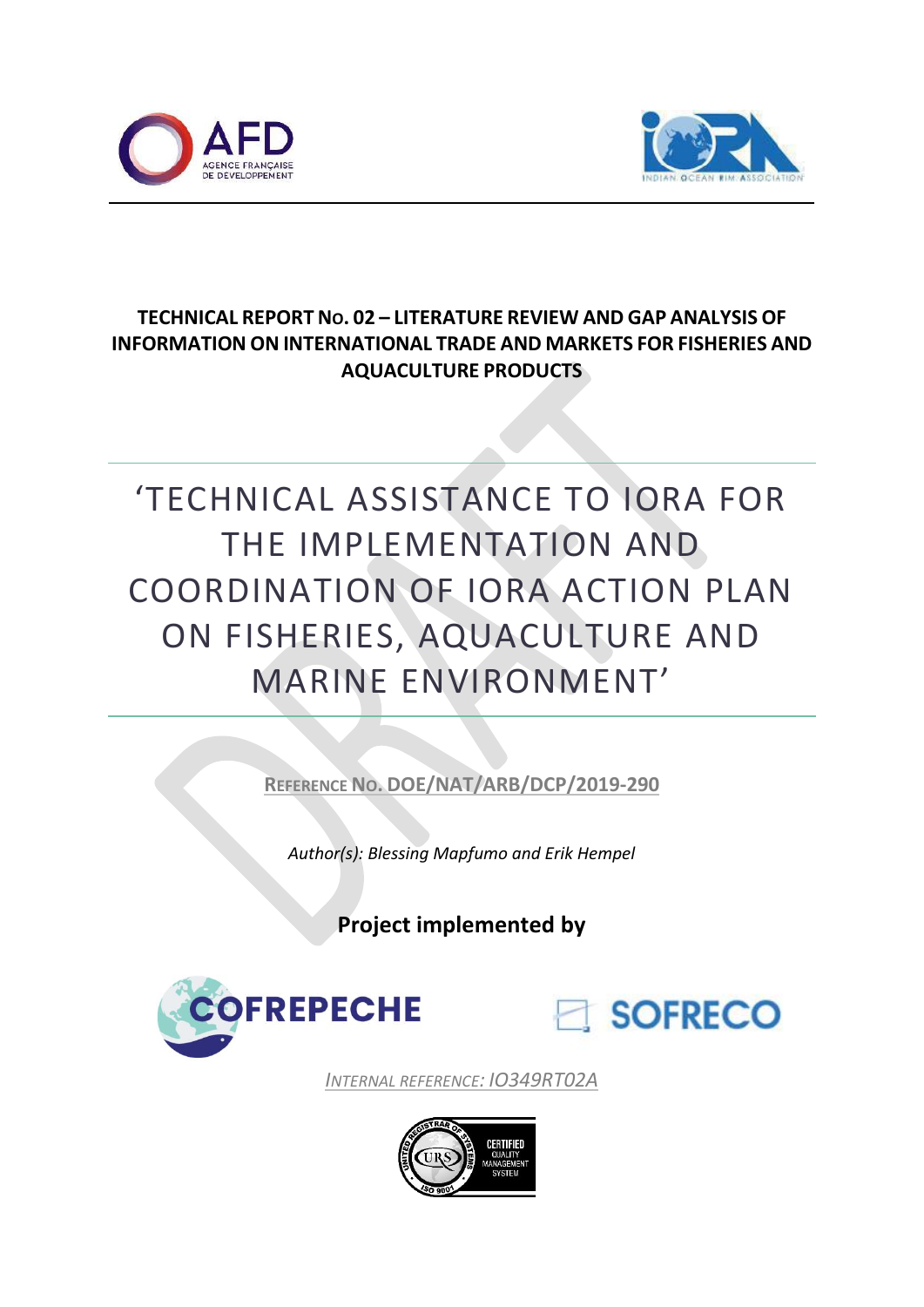# TABLE OF CONTENTS

| 1. |      |        |  |
|----|------|--------|--|
| 2. |      |        |  |
| 3. |      |        |  |
| 4. |      |        |  |
|    | 4.1. |        |  |
|    |      | 4.1.1. |  |
|    |      | 4.1.2. |  |
|    |      | 4.1.3. |  |
|    |      | 4.1.4. |  |
|    | 4.2. |        |  |
| 5. |      |        |  |
| 6. |      |        |  |
|    | 6.1. |        |  |
|    | 6.2. |        |  |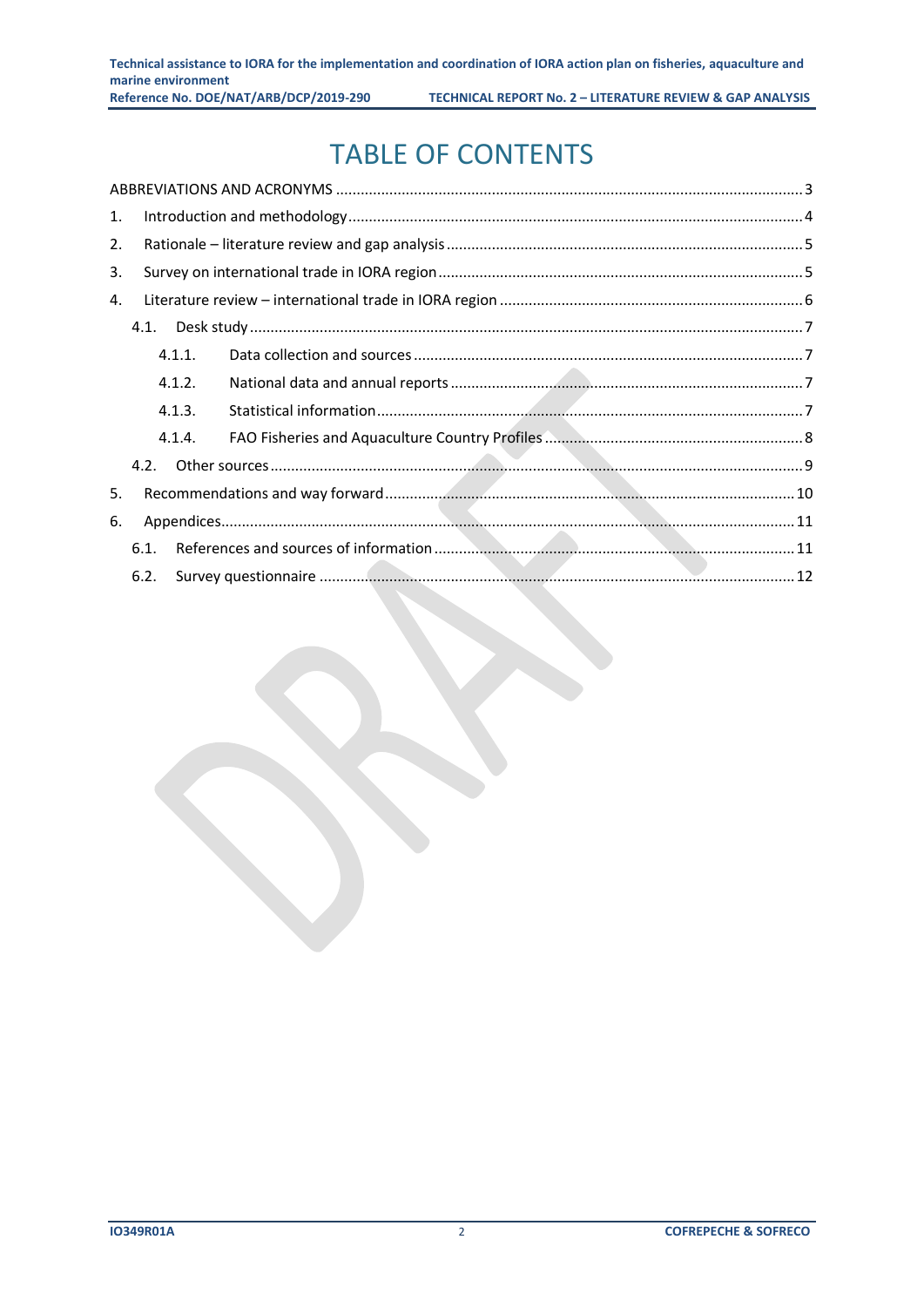# ABBREVIATIONS AND ACRONYMS

<span id="page-2-0"></span>

| <b>AU</b>            | Africa Union                                                                    |
|----------------------|---------------------------------------------------------------------------------|
| <b>ESA-IO</b>        | East, Southern Africa and Indian Ocean region                                   |
| <b>EU</b>            | <b>European Union</b>                                                           |
| <b>FAO</b>           | Food and Agriculture Organisation of the United Nations                         |
| <b>FAO FishStat</b>  | <b>FAO Fisheries Statistics</b>                                                 |
| <b>INFOFISH</b>      | Intergovernmental Organisation for Marketing Information and Technical Advisory |
|                      | Services for Fishery Products in the Asia and Pacific Region                    |
| <b>IOC</b>           | <b>Indian Ocean Commission</b>                                                  |
| <b>IORA</b>          | Indian Ocean Rim Association                                                    |
| <b>ITC Trade Map</b> | Trade statistics for international business development                         |
| <b>MS</b>            | <b>Member States</b>                                                            |
| <b>SMARTFISH</b>     | Regional Programme in East, Southern Africa and Indian Ocean region             |
| <b>SWOT</b>          | Strengths, Weaknesses, Opportunities, Threats                                   |
| <b>UNCOMTRADE</b>    | United Nations International Trade Statistics Database                          |
| <b>WTO</b>           | World Trade Organisation                                                        |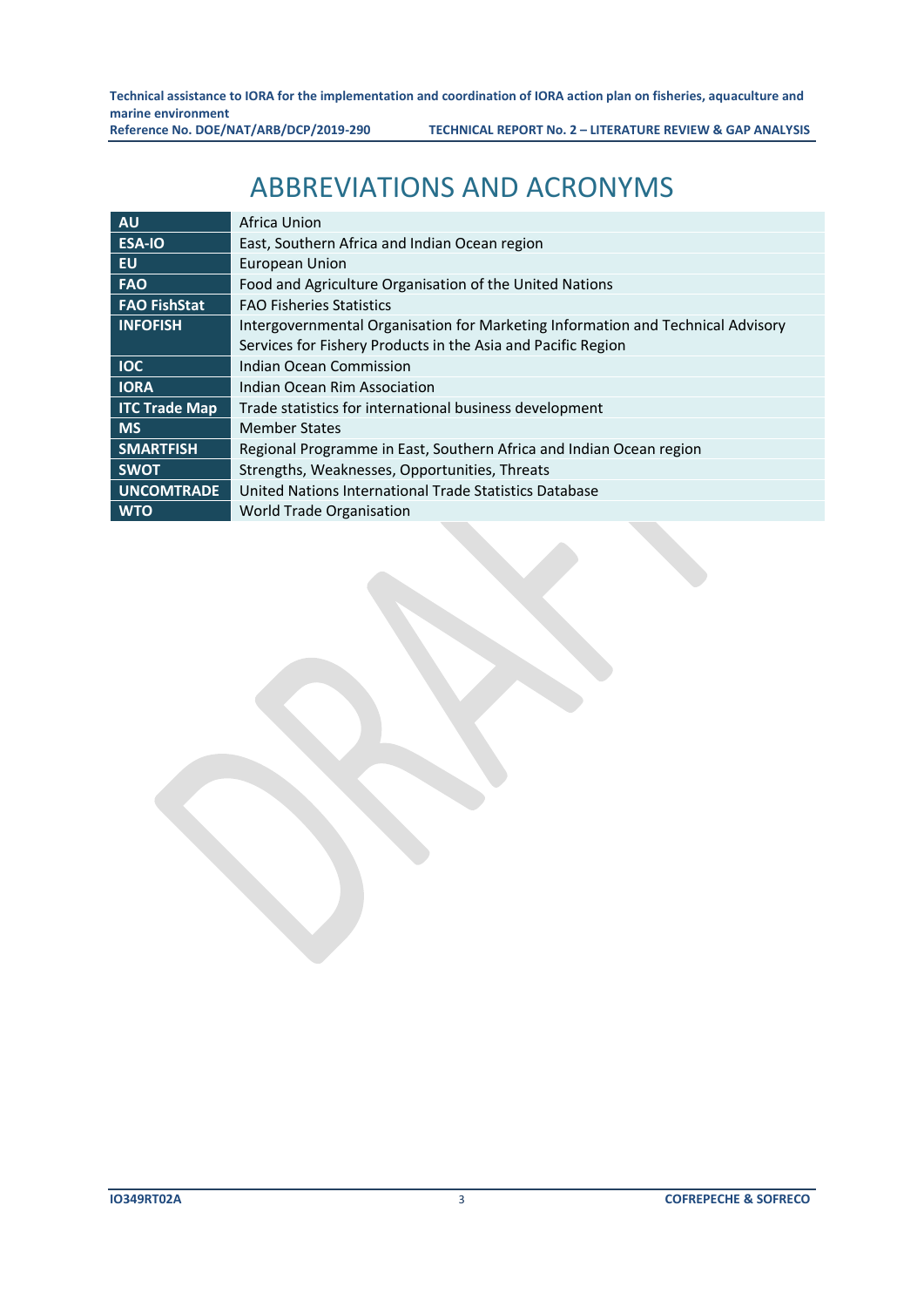# <span id="page-3-0"></span>**1. Introduction and methodology**

The Indian Ocean Rim Association (IORA) and France through the Agence Française de Développement (French Development Agency) (AFD) signed a Memorandum of Understanding (MoU) on the 9<sup>th</sup> March 2020 for "Strengthening the Capacities of IORA in Promoting the Blue Economy and Fisheries Management".

The partnership will support the implementation of the IORA Action Plan (2017-2021) with an allocation of EUR1 million over three years. It will offer expertise, training, networking and material resources to decision makers, officials and experts working to promote regional cooperation in blue economy and fisheries management issues. In addition, the project will strengthen the capacity of the IORA Secretariat.

The overall objective of the technical assistance (TA) is to "support IORA and its Member States in the coordination and implementation of the Action Plan on Blue Economy and Work Plan of IORA CGFM, with a strong focus on fisheries, aquaculture and protection of marine environment."

One of the specific objectives of this TA is "to promote and implement open market access to fish trade, including aquaculture". In the context of this objective, the activity 4.1 "Enhance the knowledge of IORA MS on international trade and markets for fisheries and aquaculture products" is planned as part of the IORA Action plan. A fisheries and aquaculture value chain/market expert has been mobilised under the TA Study Fund to undertake this activity. He is supported by a senior fisheries economist.

The methodology adopted within that activity is to undertake a literature review and data gap analysis of information on international trade and markets for fisheries and aquaculture products in the IORA region in a process of validation of the study scope with the IORA Secretariat. At the same time a general review of fish trade, with a strengths, weaknesses, opportunity, threats as well as gaps is in progress which will also include country/regional profiles. Depending on the international sanitary situation, it is anticipated that the fisheries and aquaculture value chain/market expert will be visiting the IORA Secretariat during this process to communicate some of the findings and prepare for a subsequent validation workshop/webinar of the review.

This component of the TA to enhance the knowledge of IORA MS on international trade and markets for fisheries and aquaculture products was initiated in November 2020. The Project, in part, will aim to produce a **Fish Trade Study** following a review of the IORA MS present situation (i.e. fish production, exports, imports, legislation, direction of trade, country memberships in trading blocks, trade agreements, fish trade data etc.). It will also analyze countries' constraints and opportunities; and propose recommendations on how IORA can further support its MS in the field of international trade and markets of fish products, in a context of more sustainability value chains.

The present report consists of the literature review and gap analysis of information on international trade and markets for fisheries and aquaculture products in the IORA region. It starts with the rationale of the literature review and gap analysis raising some of the difficulties of collecting market and trade information from countries at different levels of fisheries and trade development. It follows with the proposal of a survey questionnaire for response by IORA MS as a strategic gap analysis tool, and engagement of the IORA MS in the process. This questionnaire, prepared by the experts, is included in the appendix. The process of the literature review proper, the various sources information available are covered next. Finally, the report makes some recommendations on the way forward.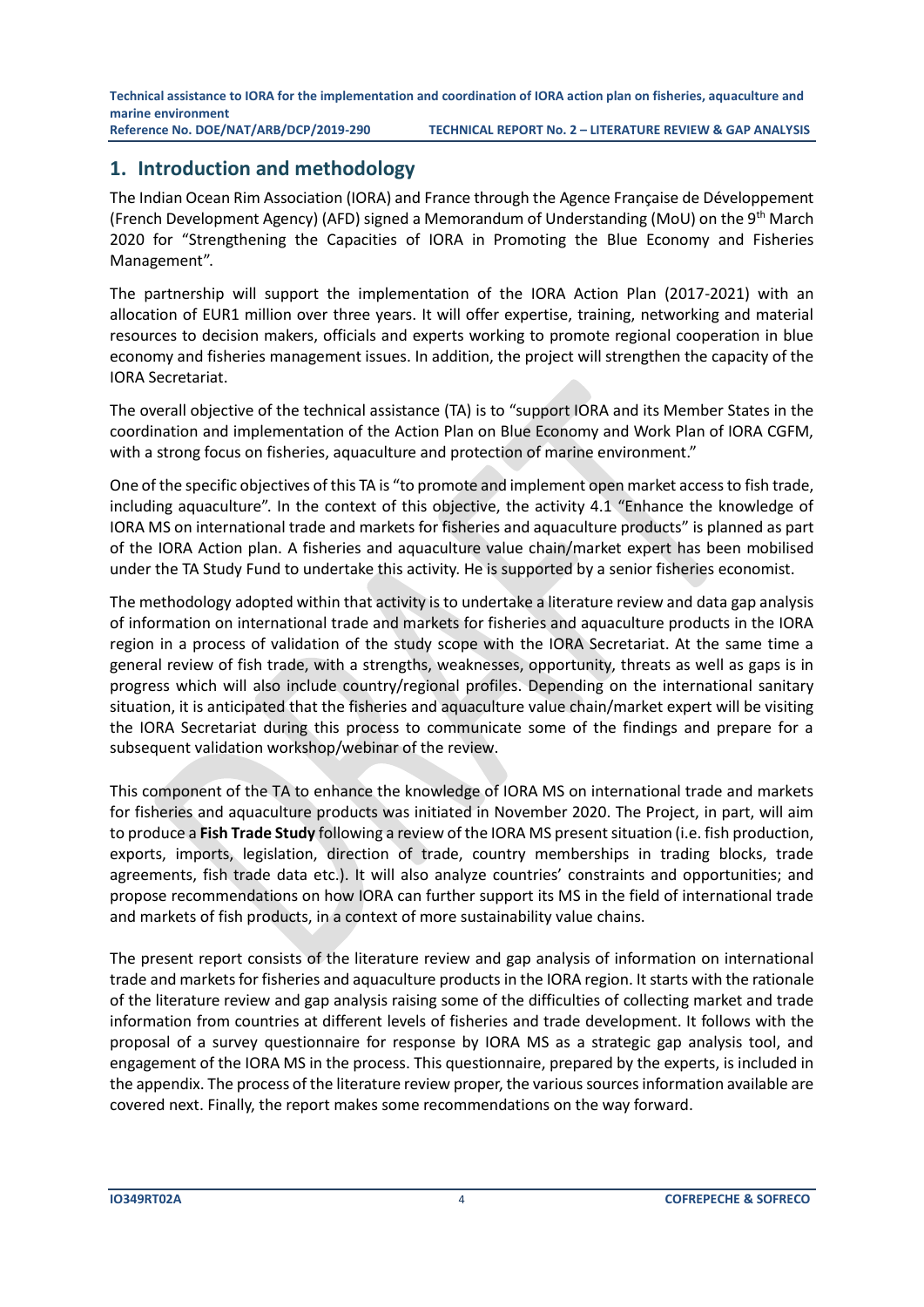# <span id="page-4-0"></span>**2. Rationale – literature review and gap analysis**

In order to build and enhance capacities for international trade and markets for fish and fishery products from IORA member states, a situational analysis (as a general knowledge base product) is required as this will enable the understanding of IORA countries' statuses, strength, weaknesses and opportunities. Outcomes from such an analysis and recommendations thereof are expected to inform the development of better strategies for improved fish marketing and trade in the region.

In general, trade and marketing information for fish and fisheries products is often difficult to compile as different countries are at different levels of fisheries development and trade. Usually, country visits and strategic "face to face" meetings with fish trade stakeholders would enable the understanding of gaps, thus adding value to the development of such a study. Unfortunately, due to the COVID situation, this is not possible. Data collection will therefore rely much on a structured email survey and desk procedures -specifically literature reviews to gather the necessary information for the study including the review of work done by other projects. For example, the EU funded Indian Ocean Commission's SmartFish Project 2011-2017<sup>1</sup> did extensive work on the subject of fish trade, for some African based IORA MS. In addition, an understanding of gaps (through a brief gap analysis study) linkage with international knowledge-based tools (FAO GlobeFish, ITC and others) has been carried out by the fisheries and aquaculture value chain/market expert.

Furthermore, with the aid of an Asian based regional fish trade organisation, INFOFISH (Intergovernmental Organisation for Marketing Information and Technical Advisory Services for Fishery Products in the Asia and Pacific Region),<sup>2</sup> some essential information and understanding of trade situation from the Asia-Pacific IORA MS has been obtained.

# <span id="page-4-1"></span>**3. Survey on international trade in IORA region**

While literature review and other desk work research are ongoing, a survey will be carried out in an effort to obtain first-hand information on IORA MS national capacities on fish trade and to seek opinions on the elements that might be included in strategies to improve trade. A country Self-Assessment Survey questionnaire on *International Trade and Markets for Fish and Fishery Products Capacity and Performance* has been developed and will be sent to IORA MS trade focal points for completion. The questionnaire is available on Appendix 2.

In principle, it is envisaged that the survey will:

- act as a strategic gap analysis tool (especially for the building up of the IORA MS, SWOT analysis);
- enable IORA MS trade focal points to be engaged in the whole process where (as respondents) they will also be involved in access to essential information (statistics, projects, databases, institutions, validation etc.), culminating to the development of a holistic Fish Trade Study;
- provide standard, structured and comparative responses for most of the key elements pertaining to national capacities on fish trade;
- through the open-ended questions, give IORA Trade focal points the opportunity to answer in open-text format, thus articulating their experience, knowledge and understanding on the subject matter;

<sup>1</sup> <http://www.fao.org/3/a-br803e.pdf>

<sup>2</sup> <http://infofish.org/v3/index.php/about-us>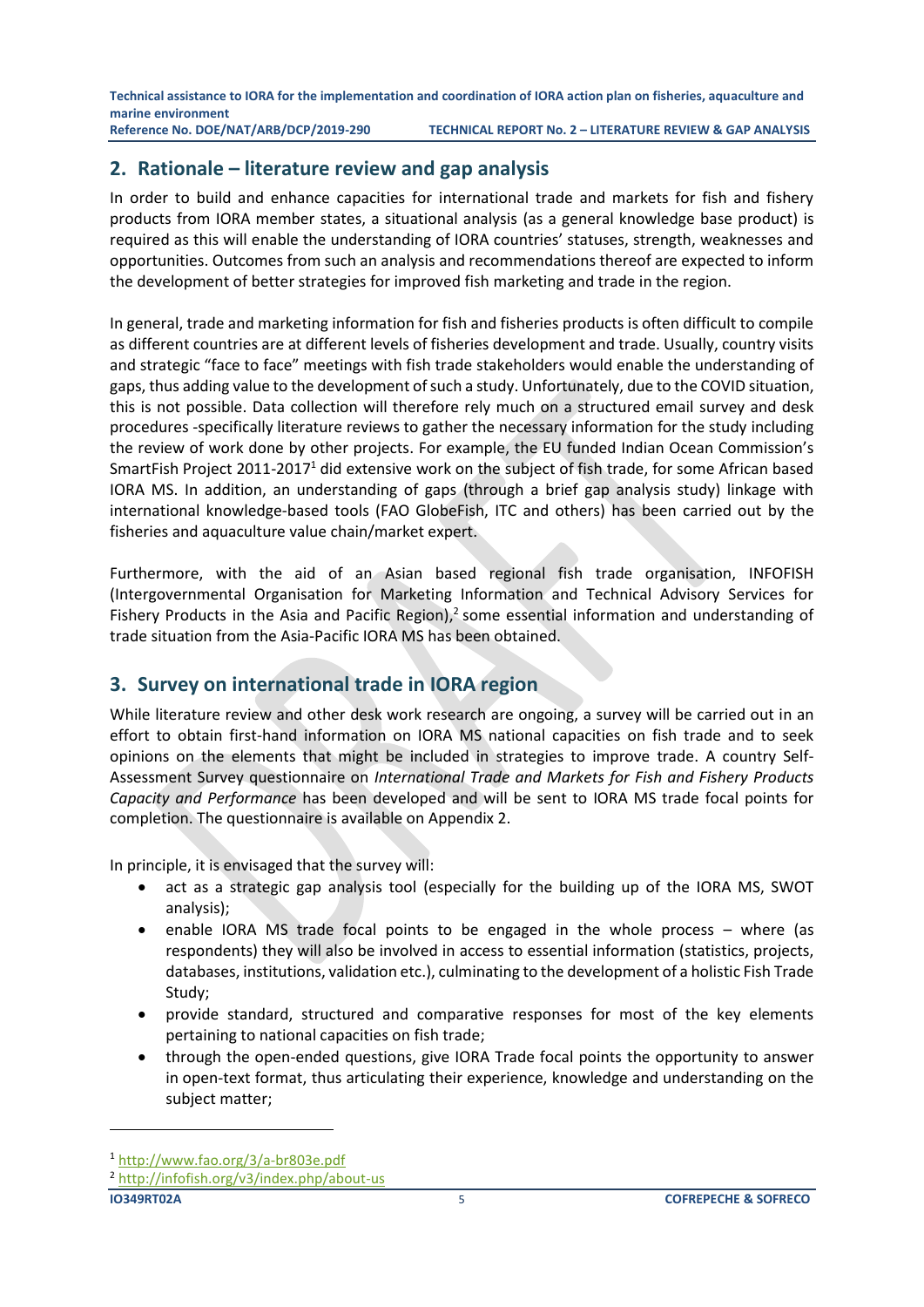• give potentially the TA experts an opportunity to follow up or engage directly with IORA Trade focal points or respondents for further clarifications and elaborations.

The envisaged challenges to the survey in some cases would include:

- The ability to get the surveys done timely, (end February 2021). Survey responses for other related IORA project activities have reportedly been slower than expected;
- The ability and capacity of designated IORA trade focal persons to reach out to all relevant stakeholders on fish trade in order to get first hand, up to date and reliable data;
- General availability and accessibility of reliable data/information. This will vary from country to country;
- In some countries the release of survey results or other essential information may require certain higher level approvals and this may delay the process.

# <span id="page-5-0"></span>**4. Literature review – international trade in IORA region**

Literature review is an ongoing process. The TA experts mobilised have so far reviewed a number of publications, including the ones listed below (indicative only), most of which the experts mobilised were involved in (directly or indirectly). Most of these are available in the references section:

- FAO Fishery and Aquaculture Country Profiles
- Various INFOFISH publications (covering several Asian based IORA countries) see references
- SmartFish's Implementation of a Regional Fisheries Strategy Regional/country reviews e.g. Trade Readiness studies – see references
- AU's regional trade strategy for fish and seafood products in Eastern and Southern Africa and the Indian Ocean
- Country based studies such as:
	- o Somaliland Private Sector Development Re-Engagement: Value Chain Development Project
	- o Mauritius National Strategy for Regional Fish Trade
	- o Mozambique and Tanzania Situational Analysis Reports for Fisheries and Aquaculture
	- o South Africa's Annual reports on Fisheries and Aquaculture

A significant body of information is expected to be derived from INFOFISH, the Intergovernmental Organisation for Marketing Information and Technical Advisory Services for Fishery Products in the Asia and Pacific Region, which has been actively involved in providing marketing information since 1981 and has various recent publications and networks on fish trade in the Asia Pacific based IORA countries.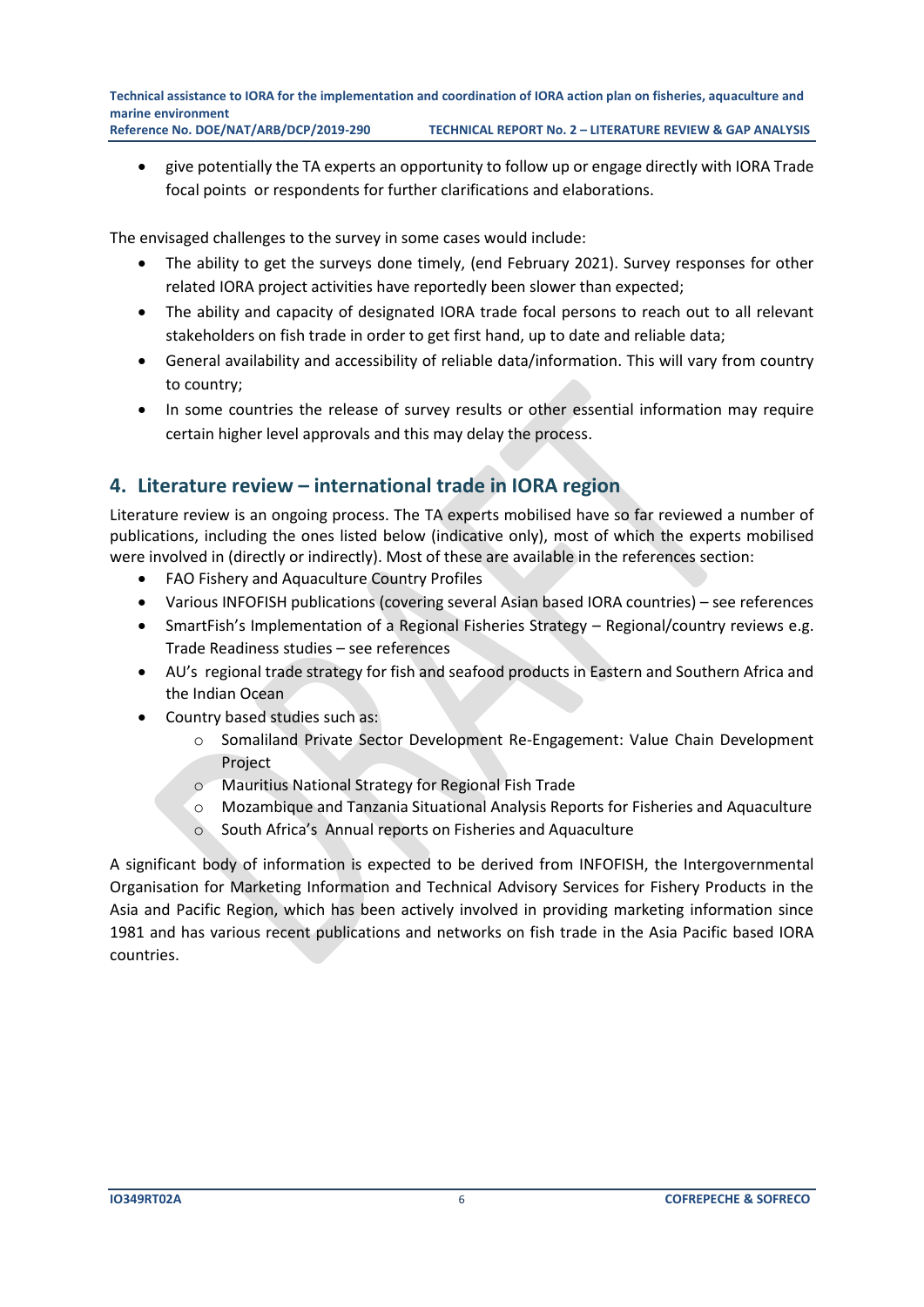# <span id="page-6-0"></span>**4.1. Desk study**

Because of the COVID-19 pandemic, this study had to rely on desk study procedures, and it has not been possible to collect information in the field by visiting the countries.

#### <span id="page-6-1"></span>**4.1.1. Data collection and sources**

Obtaining reliable statistics always poses a problem. Many countries have very poor statistic collection and reporting routines, and methods of collection may vary a great deal. All countries report their statistics to the United Nations, but some UN agencies (like the FAO) evaluate and in some cases adjust the figures they receive. However, these evaluations and adjustments are done similarly over time, and therefore acquire some consistency.

### <span id="page-6-2"></span>**4.1.2. National data and annual reports**

We have not received any national data or annual reports from the fisheries authorities. This would be very useful, and we expect the Survey and the link with national Trade focal persons to address this. However:

- Some countries have valuable and updated information on their ministerial website and (as an indicative example) Mozambique has already supplied us with their annual 2019 fisheries report with up to date trade information;
- We also take note that some countries are undertaking COVID 19 assessment studies on impacts to the seafood sector. Such reports will be useful for this Study.

# <span id="page-6-3"></span>**4.1.3. Statistical information**

The Fish Trade Study will have two main sources of statistical information:

- FAO FishStat J Software for Fishery and Aquaculture Statistical Time Series, which is a large database that includes landings from capture fisheries, aquaculture production, export and imports figures, and commodity production figures. The main drawback with the FAO statistics is that they are published about two years later, for instance the latest update on trade figures available is of 2018. A further drawback, which concerns the FAO trade statistics, is that they do not give the direction of trade, i.e. destination of exports from one country or the origin of imports into the country. The main advantage of the FAO statistics is that they are very easy to use and have a user-friendly software that allows the user to define specific groups of products or countries. They also provide an indicative trendline for several decades.
- ITC Trade Map is a net-based database with basically the same statistical raw material as the FAO statistics, but ITC has not evaluated or adjusted the national statistics registered by UN COMTRADE. Consequently, ITC are able to publish their figures much earlier. At the end of 2019, figures for 2018 were available for a number of countries. The main drawback with ITC Trade Map is that the tables are sometimes incomplete (and uncorrected), and the software system is cumbersome to use.

In addition to the statistical data, the team has undertaken a large amount of desk research, and to some extent team members have been able to collect first-hand information through field visits in connection with previous assignments under other programmes.

Through the Internet, it was possible to identify recent studies of parts of the region, and these have been used to form an updated picture of the situation in the region.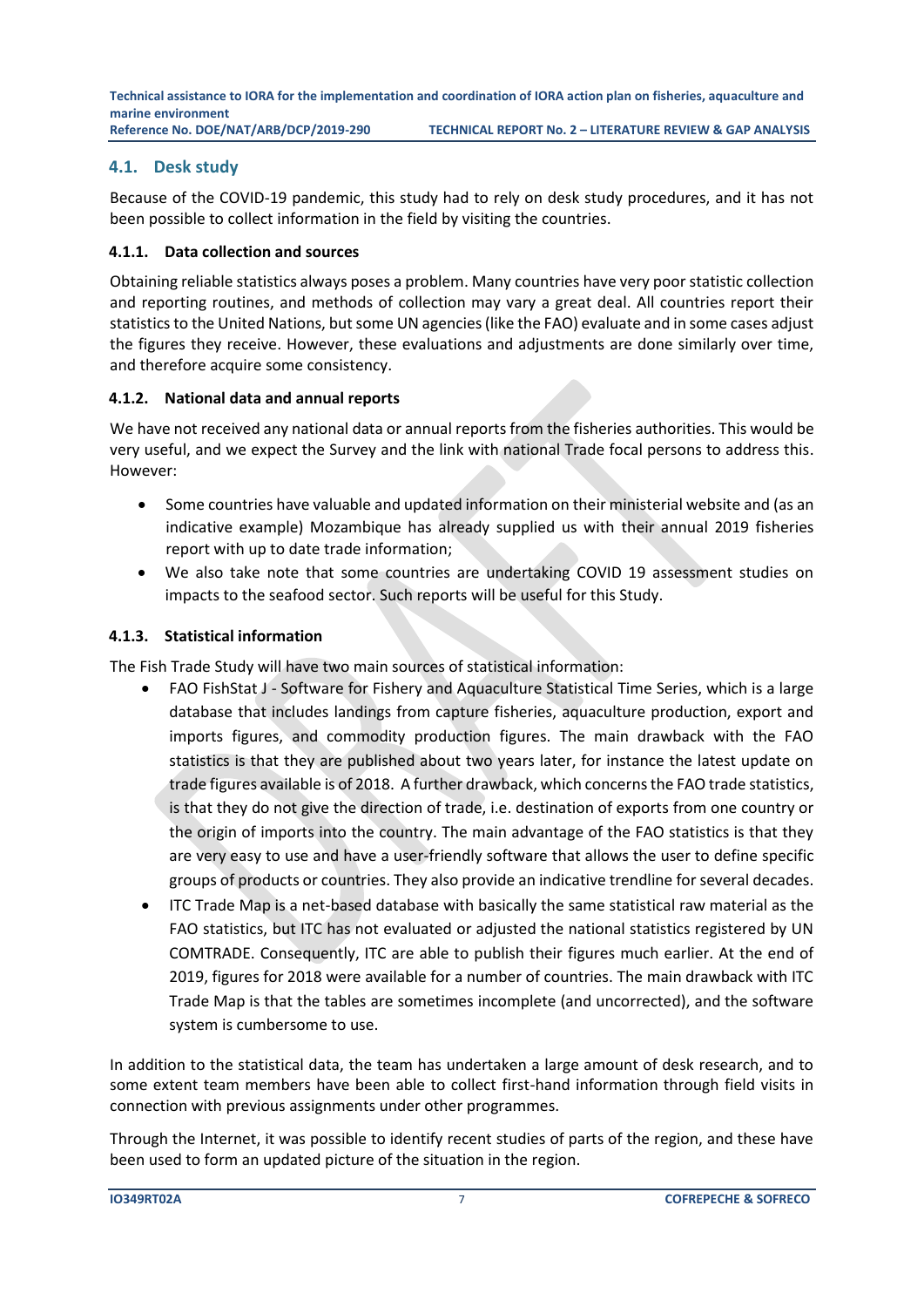An overview of sources and references is given in Appendix 1. Most of these references contain recent of information dating back to no more than five years.

#### <span id="page-7-0"></span>**4.1.4. FAO Fisheries and Aquaculture Country Profiles**

We have collected the latest versions of Fisheries and Aquaculture Country Profiles published by the FAO.

|--|

| <b>Country</b>     | <b>Date</b> | <b>Comment</b>                                                                                                                                                                      |
|--------------------|-------------|-------------------------------------------------------------------------------------------------------------------------------------------------------------------------------------|
| Australia          | 2015        | Short description, basic statistics. Will have to collect more<br>updated statistics (FAO and ITC)                                                                                  |
| Bangladesh         | 2014        | Comprehensive information: Good description of country and<br>the fisheries sector, but no catch, aquaculture or trade statistics.                                                  |
| Comoros            | 2015        | Brief description of the country and sector. No updated<br>statistics. Will have to use FAO and ITC statistics.                                                                     |
| India              | 2019        | Very brief description of country and sector. Will supplement<br>with FAO and ITC statistics.                                                                                       |
| Indonesia          | 2014        | Very detailed description of the sector, but needs to be updated<br>with latest statistics.                                                                                         |
| Iran               | 2015        | Very detailed description of country and sector. Will update with<br>FAO and ITC statistics.                                                                                        |
| Kenya              | 2015        | Very detailed description of country and sector. Will update with<br>FAO and ITC statistics.                                                                                        |
| Madagascar         |             | Reasonably good information about aquaculture, very brief<br>description of fisheries sector. Comprehensive information from<br>SmartFish. Will update with FAO and ITC statistics. |
| Malaysia           | 2019        | Detailed description of the sector. No statistics. Will add FAO<br>and ITC statistics.                                                                                              |
| <b>Maldives</b>    | 2019        | Detailed description of the sector. No statistics. Will add FAO<br>and ITC statistics.                                                                                              |
| <b>Mauritius</b>   | 2019        | Almost no information. Will supplement with SmartFish trade<br>strategy study and FAO/ITC statistics.                                                                               |
| Mozambique         | 2019        | Brief sector description. Will need to supplement with FAO and<br>ITC statistics.                                                                                                   |
| Oman               | 2019        | Very detailed description of sector and national plans but no<br>statistics.                                                                                                        |
| Seychelles         | 2019        | Brief sector description. Will need more details plus FAO/ITC<br>statistics.                                                                                                        |
| Singapore          |             | No Country profile. But other sources give some information,<br>and with ITC statistics we should have a good description.<br>National plan for aquaculture development.            |
| Somalia/Somaliland | 2013        | No FAO Country Profile, but other documents give a description<br>of the sector.                                                                                                    |
| South Africa       | 2018        | Very detailed description of the sector. But needs updated<br>statistics.                                                                                                           |
| Sri Lanka          | 2019        | Very brief description of the sector. Need to add statistics.                                                                                                                       |
| Tanzania           | 2007        | No information in the Country profile. Comprehensive<br>information from SmartFish (2014). Need to add statistics.                                                                  |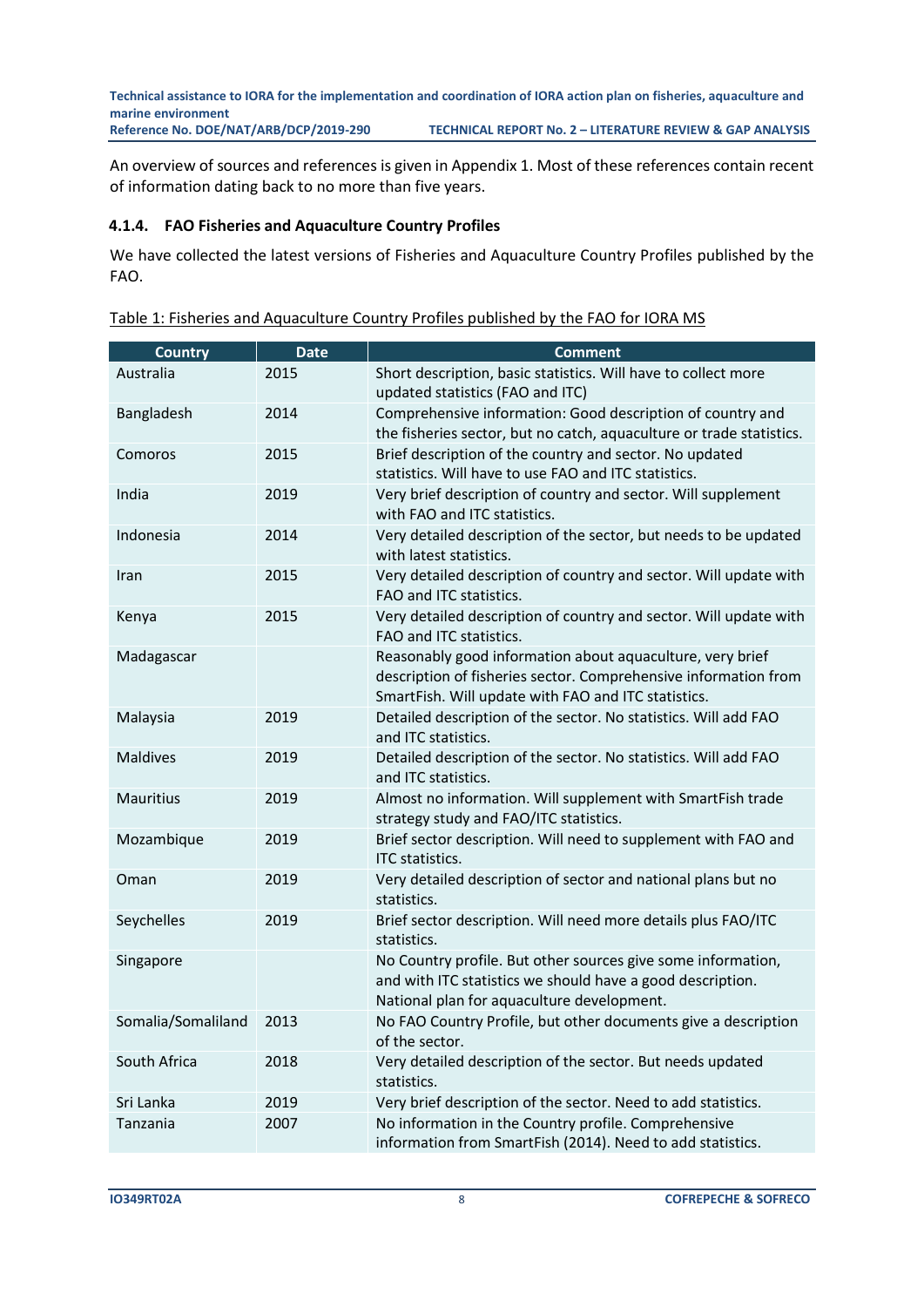**Technical assistance to IORA for the implementation and coordination of IORA action plan on fisheries, aquaculture and**  marine environment<br>Reference No. DOE/NAT/ARB/DCP/2019-290

**RECHNICAL REPORT No. 2 - LITERATURE REVIEW & GAP ANALYSIS** 

| <b>Country</b> | <b>Date</b> | <b>Comment</b>                                                                                                      |
|----------------|-------------|---------------------------------------------------------------------------------------------------------------------|
| Thailand       | 2019        | Very detailed description of the sector. Will add updated<br>statistics.                                            |
| <b>UAE</b>     | 2016        | Very brief description of the country and sector. No statistics, so<br>we will add FAO/ITC statistics.              |
| Yemen          | 2002        | The FAO country profile is very old, and needs to be updated<br>from other sources. FAO/ITC statistics to be added. |

#### <span id="page-8-0"></span>**4.2. Other sources**

We have collected various reports from internet searches, but this activity is not yet complete, **as we continue to search as the need arises.** 

<span id="page-8-1"></span>

| <b>Country</b>                  | <b>Year of report</b> | <b>Content</b>                                                                                                                                                                                                                                                                                               |
|---------------------------------|-----------------------|--------------------------------------------------------------------------------------------------------------------------------------------------------------------------------------------------------------------------------------------------------------------------------------------------------------|
| <b>Mauritius</b>                | 2012                  | National Strategy for Regional Fish Trade (SmartFish): This<br>document is a bit old, but much of what is described still holds. Also,<br>the document gives a good guideline for strategy development for<br>the fisheries trade.                                                                           |
| ESA-IO                          | 2012                  | Implementation of a Regional Fisheries Strategy (SmartFish):<br>Includes a brief overview of relevant interventions, competitiveness,<br>and trade readiness.                                                                                                                                                |
| ESA-IO                          | 2011                  | Trade Assessment Study (SmartFish): a comprehensive study of<br>fisheries trade in the region, including direction of trade, intra-<br>regional trade, prices, terms of trade, and informal trade. It also<br>includes an overview of trade issues, bilateral trade agreements,<br>and economic integration. |
| ESA-IO                          | 2014                  | A regional trade strategy for fish and seafood products in Eastern<br>and Southern Africa and the Indian Ocean (SmartFish): Report on<br>trade strategies for the Eastern and Southern African and Indian<br>Ocean region, including a strategy for intervention.                                            |
| Somaliland                      | 2013                  | Value Chain Development Project - Fisheries (Erik Hempel,<br>Consultant): Description of the sector plus some conclusions on<br>what can be done.                                                                                                                                                            |
| Tanzania                        | 2018                  | Value Chain Analysis for the Marine Fisheries Sector (SOFRECO).<br>Detailed description of the value chain, plus analysis of value<br>creation along the chain.                                                                                                                                              |
| Southern<br><b>Indian Ocean</b> | 2020                  | Net presentation of the Southern Indian Ocean Fisheries Agreement<br>(SIOFA).                                                                                                                                                                                                                                |
| South East Asia                 | 2009                  | Analysis of aquaculture development in Southeast Asia. FAO<br>Fisheries and Aquaculture Technical Paper No. 509.                                                                                                                                                                                             |
| South East Asia                 | 2006                  | Trade and export orientation of fisheries in Southeast Asia: Under-<br>priced export and the expense of domestic food security and local<br>economies. Elsevier Ocean Coastal Management, 2006.                                                                                                              |

Table 2: Collection of relevant reports for the study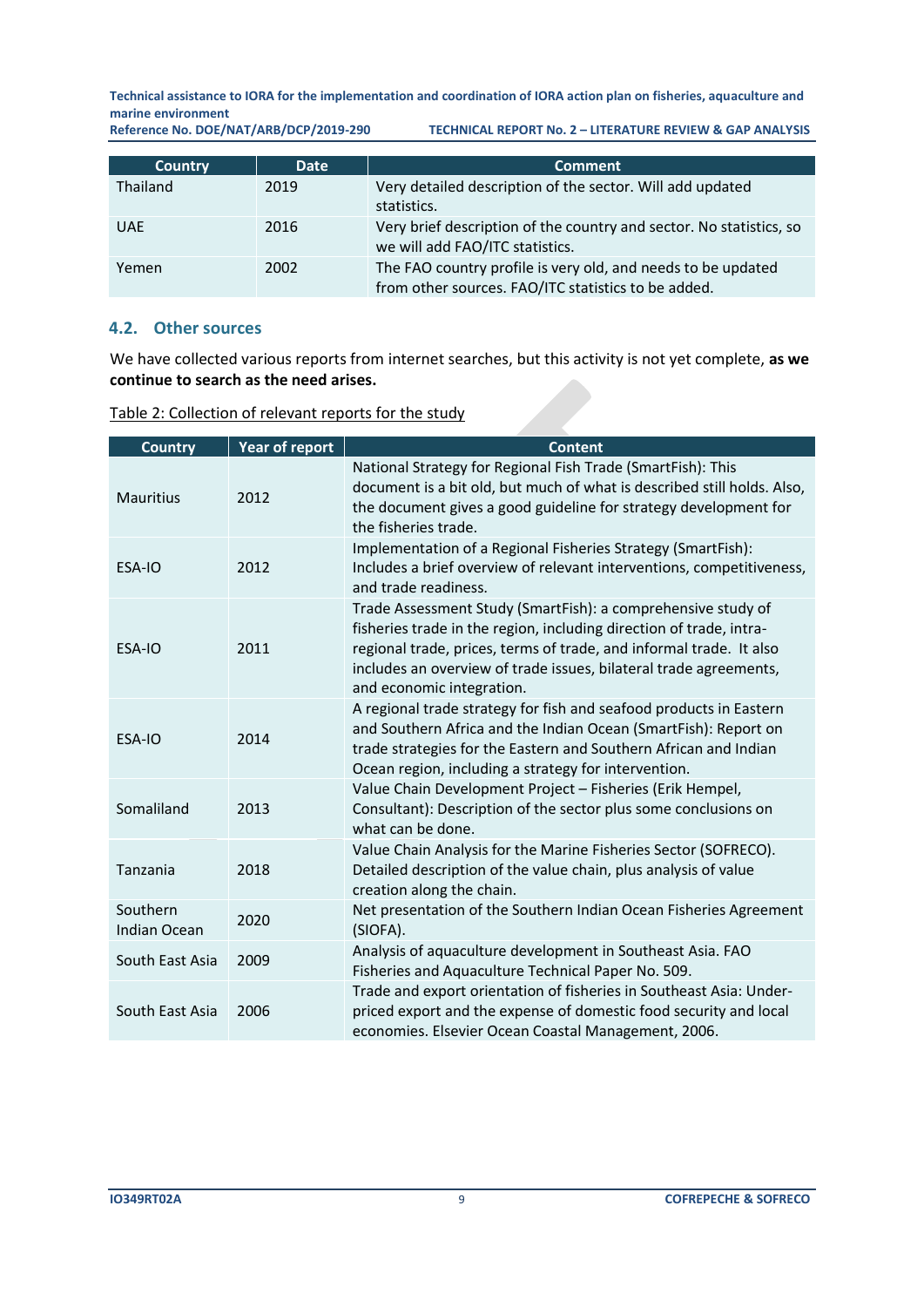**Reference No. DOE/NAT/ARB/DCP/2019-290 TECHNICAL REPORT No. 2 – LITERATURE REVIEW & GAP ANALYSIS**

# **5. Recommendations and way forward**

The following recommendations have emerged from the literature review:

- To proceed with literature review/desk research including the collection of data from FAO FishStat 2020 version, ITC Trade Map and FAO/National Country profile information (wherever available). A good practise will be on finding/utilising recent information (from various reports/publications on internet etc.) that date back up to five years;
- Having noted the data gaps and discrepancies amongst IORA MS, we recommend, instead of having detailed country profiles, to elaborate regional analysis (group of countries) in the report instead. Country profiles would focus only on statistical data and some general considerations;
- While literature review and desk research is ongoing, a survey through sending out questionnaire to the IORA MS will be carried out in an effort to obtain first-hand information on IORA MS national capacities on fish trade and to seek opinions on the elements that might be included in strategies to improve trade;
- During the survey, to take note of some countries (e.g. South Africa) that have undertaken national assessments on COVID impacts to fisheries and fish trade;
- Our network and link with INFOFISH is expected to provide essential information and understanding of trade situation from the Asia-Pacific IORA MS;
- A progress report will be sent to IORA Secretariat/focal persons prior to a proposed February/March 2021 meeting.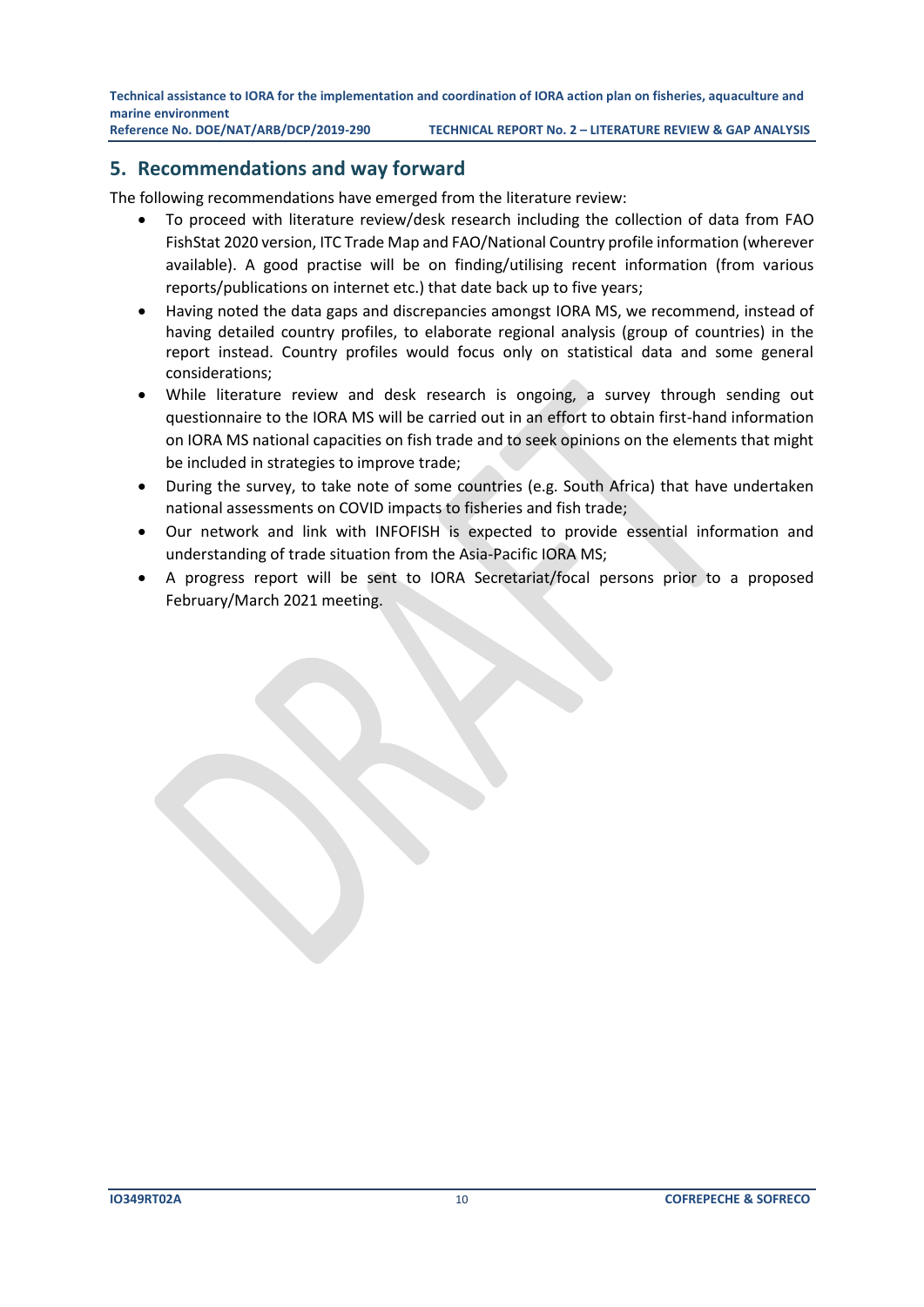**Reference No. DOE/NAT/ARB/DCP/2019-290 TECHNICAL REPORT No. 2 – LITERATURE REVIEW & GAP ANALYSIS**

# <span id="page-10-0"></span>**6. Appendices**

#### <span id="page-10-1"></span>**6.1. References and sources of information**

- Mobsby, David; Steven, Amara H; and Curtotti, Robert: *Australian fisheries and aquaculture outlook 2020*. Published by Australian Government, Department of Agriculture, Water and the Environment, March 2020.
- Ferdouse, Fatima: *Strong domestic market for giant freshwater prawn ('Galda') in Bangladesh.* In INFOFISH International no. 2/2017, Kuala Lumpur 2017.
- Anthonysamy, Shirlene Maria: *Seafood retail sales in Malaysia – a supermarket case study.* In INFOFISH International no. 2/2017, Kuala Lumpur, 2017
- Rashid, Ahmed: *Maldives: Sustainable seafood boosts international exports.* In INFOFISH International no. 2/2017, Kuala Lumpur 2017.
- Anthonysamy, Shirlene Maria and Joelyn Sentina: *Singapore: A thriving high-end seafood market.* In INFOFISH International no. 4/2017. Kuala Lumpur 2017.
- Anthonysamy, Shirlene Maria and Joelyn Sentina: *Fish and seafood retailing in Thailand.* In INFOFISH International no. 5/2017. Kuala Lumpur, 2017.
- Anthonysamy, Shirlene Maria: *Consumption of dried fishery products in Malaysia.* In INFOFISH International no. 1/2018. Kuala Lumpur 2018.
- Rashid, Ahmed: *International marketing strategies for the Maldives*. In INFOFISH International no. 2/2018. Kuala Lumpur, 2018.
- Anthonysamy, Shirlene Maria: *COVID-19: A game changer for seafood retailing in Asia.* In INFOFISH International no. 6/2020. Kuala Lumpur 2020.
- Dey, V.K.: *The Indian seafood industry: A post COVID-19 impact analysis*. In INFOFISH International no. 5/2020. Kuala Lumpur, 2020.
- Siar, Susana V. and Kyoko Kusakabe: *Demographic change in fishing communities in Asia: Why it matters.*  In INFOFISH International no. 3/2020. Kuala Lumpur 2020.
- Oirere, Shem: *Major constraints in the way of Comoros fishery development program*. Article in unidentified publications. January 20, 2020.
- SmartFish: *Trade Assessment Study.* SmartFish Programme, Mauritius, November 2011.
- Hishamunda, Nathanael, and Pedro B. Bueno, Neil Ridler and Wilfredo G. Yap: *Analysis of aquaculture development in Southeast Asia. A policy perspective.* FAO, Rome, 2009.
- van Mulekom, Leo, and Anna Axelsson, Ephraim Patrick Batungbacal, Dave Baxter, Radja Siregar, and Isabel de la Torre: *Trade and export orientation of fisheries in Southeast Asia: Under-priced export at the expense of domestic food security and local economies.* Published by Elsevier, July 2006.
- Southern Indian Ocean Fisheries Agreement (SIOFA/APSOI): *Southern Indian Ocean Fisheries Agreement.*  La Reunion, July 2007.
- FAO: *Food Outlook. Biannual report on global food markets.* FAO, Rome, November 2020.
- Gopal, Nikita, and Meryl J. Williams, Marilyn Porter and Kyoko Kusakabe: *Gender in Aquaculture and Fisheries: The Long Journey to Equality.* Published in *Asian Fisheries Science,* The Journal of Asian Fisheries Society, 2016.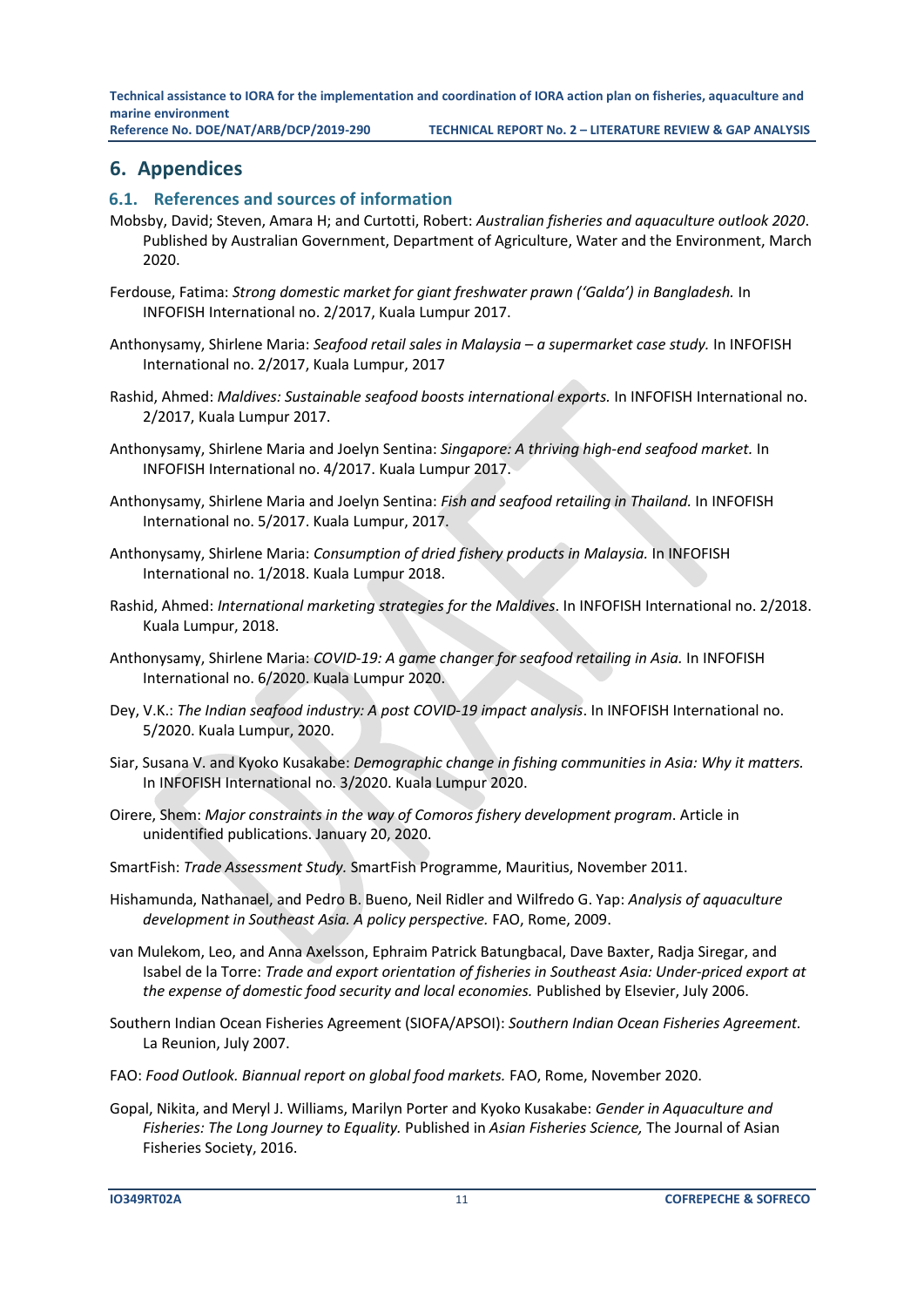#### <span id="page-11-0"></span>**6.2. Survey questionnaire**

# **TECHNICAL ASSISTANCE TO IORA FOR THE IMPLEMENTATION AND COORDINATION OF IORA ACTION PLAN ON FISHERIES, AQUACULTURE AND MARINE ENVIRONMENT**

**"Promoting and implementing open market access to fish trade, including aquaculture"**

# **Questionnaire for the activity 4.1 "Enhance the knowledge of Member States on international trade and markets for fisheries and aquaculture products"**

#### **Background Information**

The Indian Ocean Rim Association (IORA) and France through the Agence Française de Développement (French Development Agency) (AFD) signed a Memorandum of Understanding (MoU) on the 9<sup>th</sup> March 2020 for 'Strengthening the Capacities of IORA in Promoting the Blue Economy and Fisheries Management'.

The partnership will support the implementation of the IORA Action Plan (2017-2021) with an allocation of EUR1 million over three years. It will offer expertise, training, networking and material resources to decision makers, officials and experts working to promote regional cooperation in blue economy and fisheries management issues. In addition, the project will strengthen the capacity of the IORA Secretariat.

The overall objective of the technical assistance (TA) is to "support IORA and its Member States in the coordination and implementation of the Action Plan on Blue Economy and Work Plan of IORA CGFM, with a strong focus on fisheries, aquaculture and protection of marine environment."

One of the specific objectives of this project is "to promote and implement open market access to fish trade, including aquaculture". In the context of this objective, the activity 4.1 "enhance the knowledge of Member States on international markets for fisheries and aquaculture products", as part of the IORA Action plan, has been initiated and is progress during the second six months of the project.

The activity, in part, will aim to produce a Fish Trade Study following a review of the IORA Member States' present situation (i.e. fish production, exports, imports, legislation, direction of trade, country memberships in trading blocks, trade agreements, fish trade data etc). It will also analyse countries' constraints and opportunities; and propose recommendations on how IORA can further support its Member States (MS) in the field of international trade and markets of fish products, in a context of more sustainability value chains. In view of the current situation (COVID-19 pandemic), production of such a study will primarily be based on desk research and information available in published documents and sources, however collecting first-hand information in IORA MS will provide better information.

It is against this background, that an *International Trade and Markets for Fish and Fishery Products Capacity and Performance Survey* is hereby conducted. The purpose of this survey is to obtain information on IORA MS national capacities on fish trade; and to seek opinions on the components and activities that might be included in strategies to improve trade. The survey will enable IORA MS, possibly including trade focal points to be well involved in the process.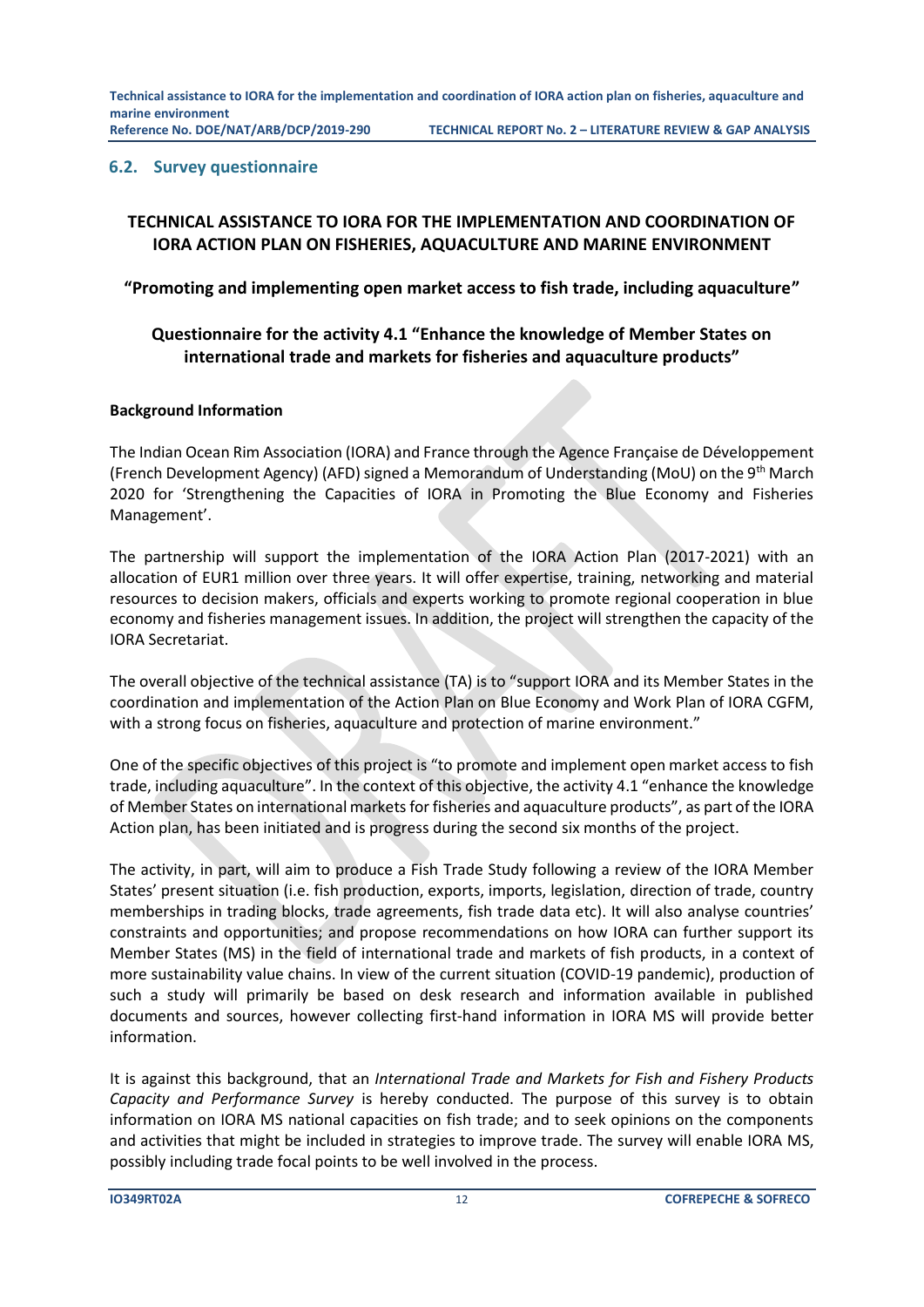The survey basically contains 8 structured sections pertaining to: (1) Competent authority capacities; (2) Policies and legislation; (3) Trade strategies; (4) Fish trade business operations; (5) Marketing information systems; (6) Fish trade data and statistics; (7) Infrastructure for fish trade; (8) Challenges and opportunities in fish trade.

This survey should be completed by the IORA national focal person or appointed national competent person, with good knowledge on fish trade (specifically exports and imports).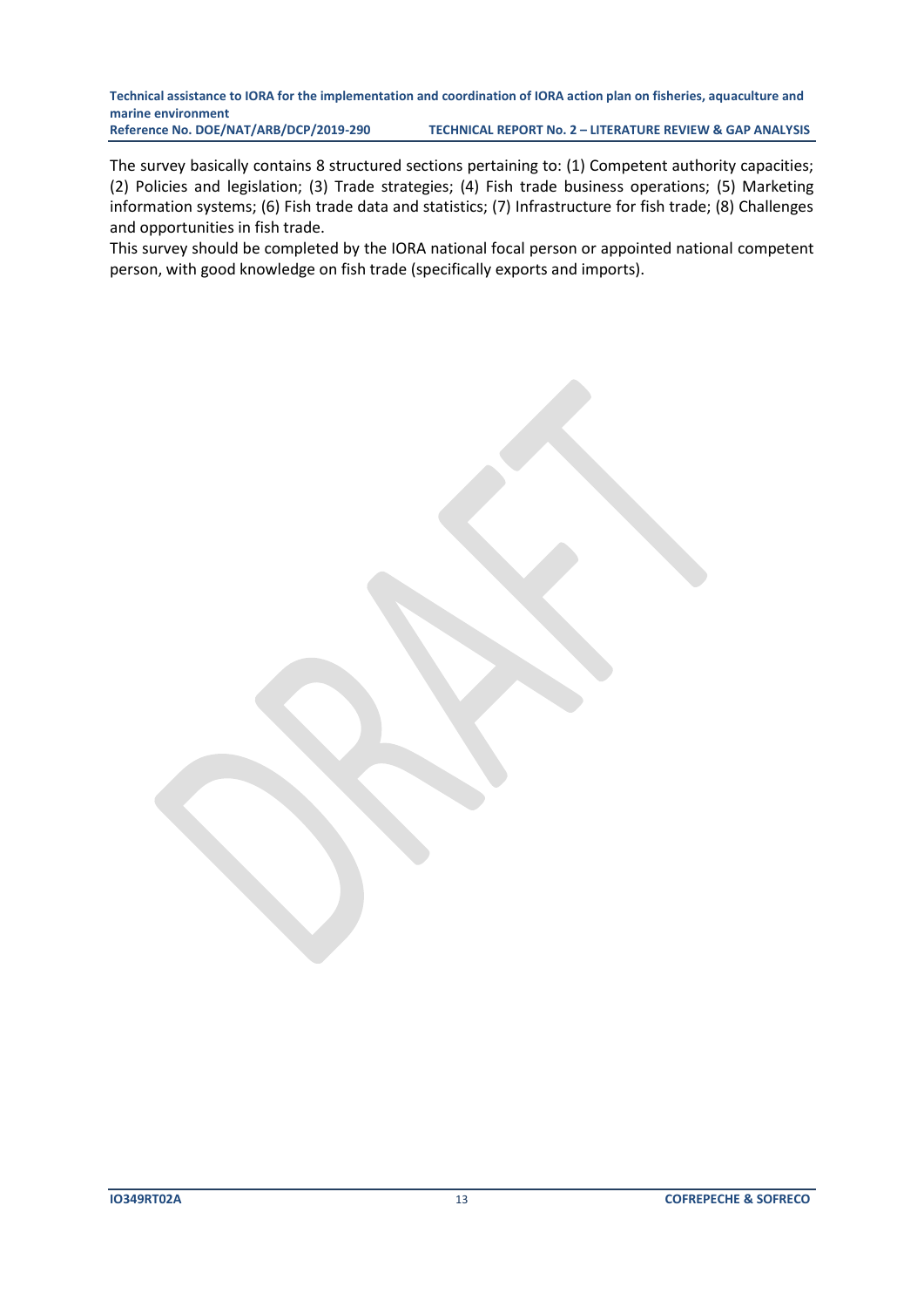**Reference No. DOE/NAT/ARB/DCP/2019-290 TECHNICAL REPORT No. 2 – LITERATURE REVIEW & GAP ANALYSIS**

# SURVEY QUESTIONNAIRE

| <b>COUNTRY:</b>                  |  |
|----------------------------------|--|
| <b>COUNTRY FOCAL PERSON:</b>     |  |
| <b>NAME OF OFFICIALS/PERSONS</b> |  |
| <b>COMPLETING THIS SURVEY:</b>   |  |
| <b>DESIGNATION(S):</b>           |  |
| <b>ORGANIZATION/INSTITUTION:</b> |  |
| <b>ADDRESS:</b>                  |  |
| <b>EMAIL:</b>                    |  |

#### **1. NATIONAL COMPETENT AUTHORITY FOR FISH TRADE**

- **(a) Who is the Competent Authority responsible for the trade in fish and fishery products in your country (Ministry/Division/Department)?**
- **(b) Briefly describe the main roles of the Competent Authority responsible for the trade in fish and fishery products in your country.**
- **(c) Your country is a member of which REGIONAL TRADING BLOCK (s)?.**

| (d) | Is your country a member of the WTO?. | <b>YES</b> | <b>NO</b> |  |
|-----|---------------------------------------|------------|-----------|--|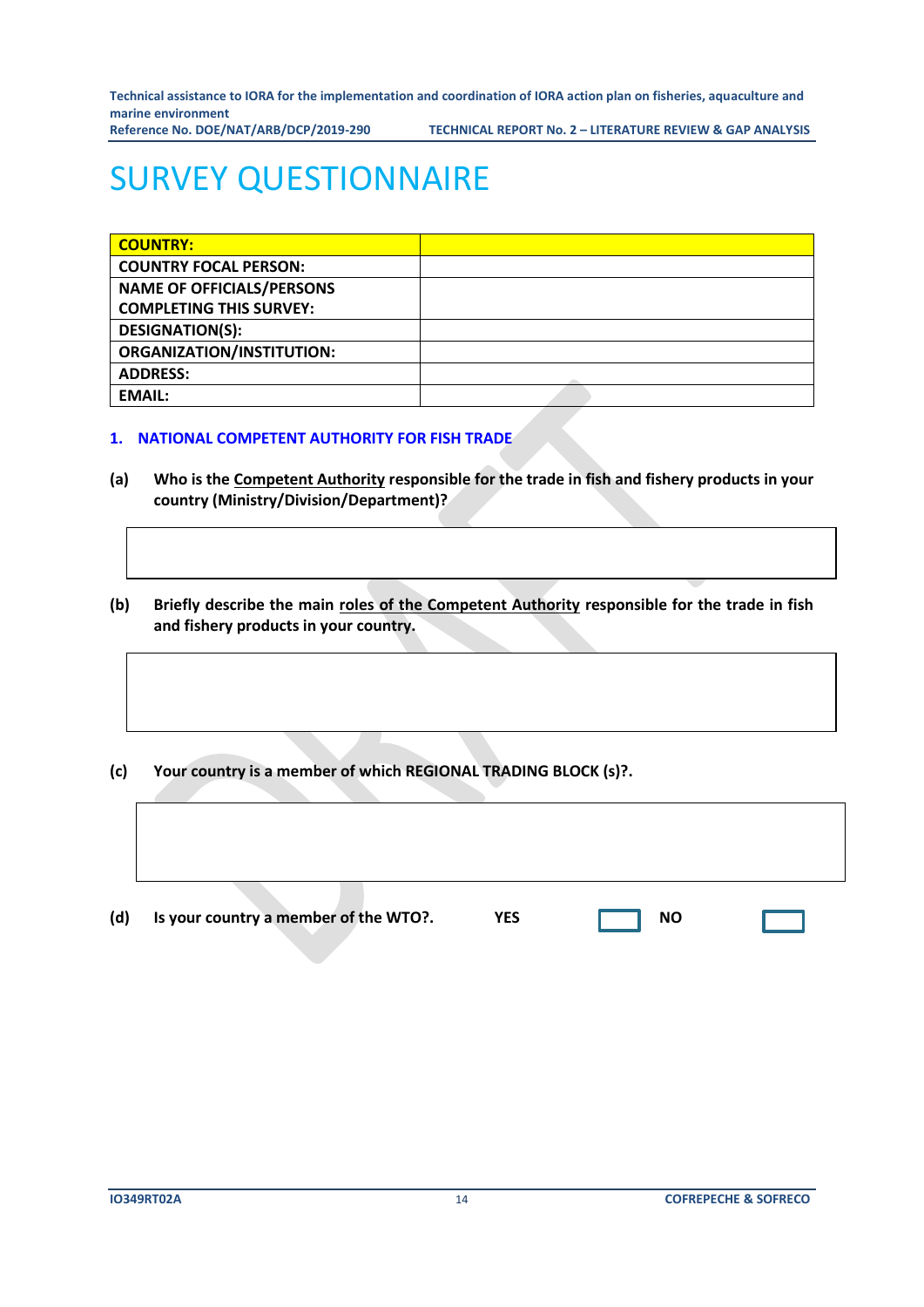**Reference No. DOE/NAT/ARB/DCP/2019-290 TECHNICAL REPORT No. 2 – LITERATURE REVIEW & GAP ANALYSIS**

#### **3. POLICIES AND LEGISLATION ON FISH TRADE**

- **(a) State the policies and legislative instruments that support or strengthen government controls of IMPORTS of fish and fishery products in country (national/regional)**
- **(b) State the policies and legislative instruments that support or strengthen government controls of EXPORTS of fish and fishery products for country**
- **(c) State any other compliance services that monitor and enforce the trade of fish and fishery products in your country?**
- **(d) Does your country have TRADE AGREEMENTS with other countries or regions that also support/benefit trade in fish and fishery products?**

| <b>Main Trading partner</b> | <b>Trading Agreement</b> | Comment |
|-----------------------------|--------------------------|---------|
|                             |                          |         |
|                             |                          |         |
|                             |                          |         |

**(e) Any other comments/remarks with regards to policies and legal framework on trade?**

# **4. NATIONAL OR REGIONAL STRATEGIES ON FISH TRADE**

**(f) Does your country have National Fish Trade Strategy?**

| strategy<br>(approved/being<br>implemented<br>$etc)*$ | Yes - Standalone   Yes (but embedded in   Draft<br>other<br>strategies<br>eg<br><b>Agriculture commodity</b><br>trade strategy)* | form.<br>or<br>is<br>country<br>considering<br>to<br>develop one | <b>NO</b> | I have no idea |
|-------------------------------------------------------|----------------------------------------------------------------------------------------------------------------------------------|------------------------------------------------------------------|-----------|----------------|
|                                                       |                                                                                                                                  |                                                                  |           |                |

*\*State the years (life span of the strategy)*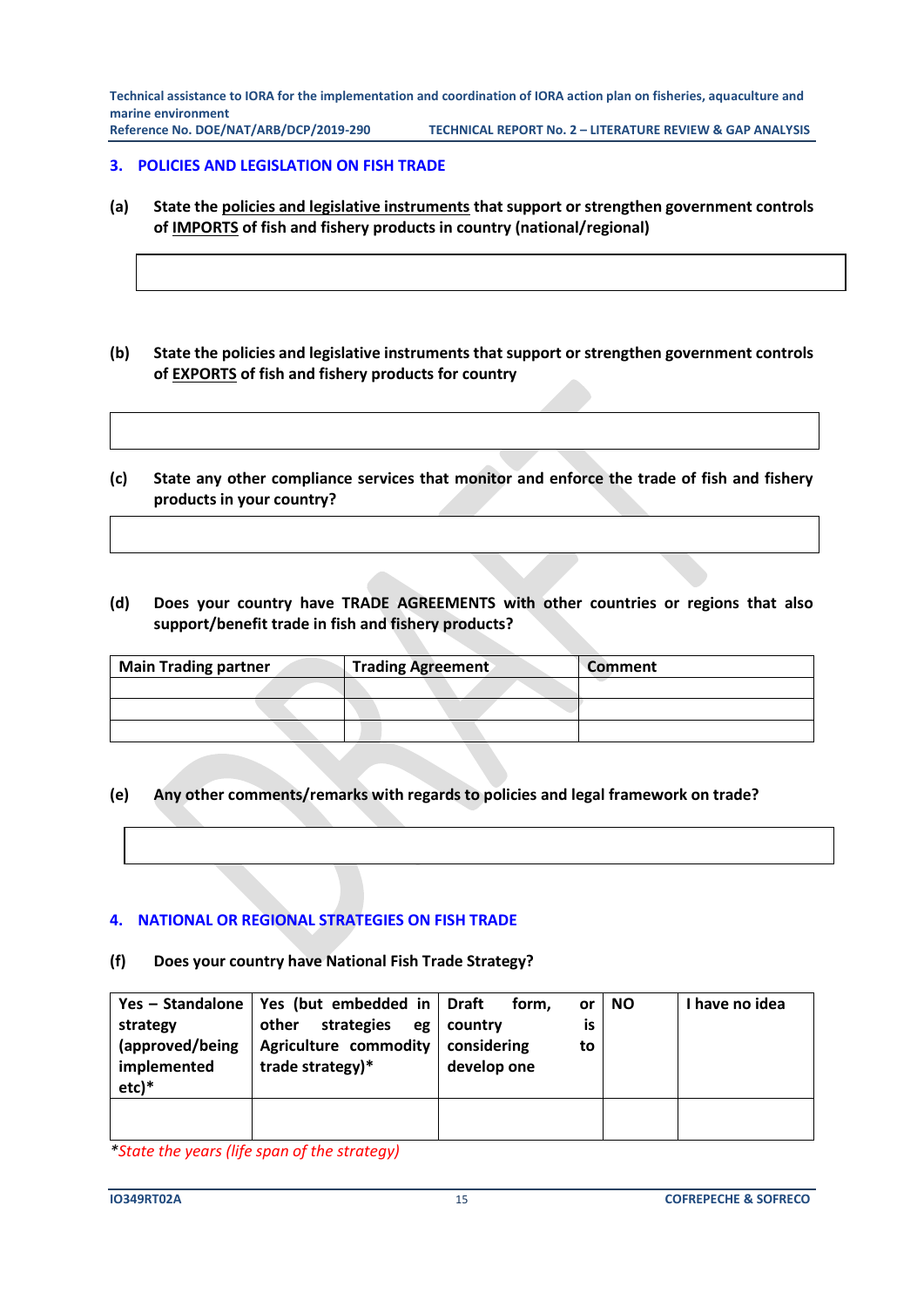#### **(g) Does your REGION have Fish Trade Strategy?**

| strategy<br>implemented etc) $\vert$ trade strategy) | Yes - Standalone   Yes (but embedded in   Draft<br>strategies<br>other<br>$\alpha$ (approved/being   Agriculture commodity   considering | form.<br>or<br>eg country<br>İS<br>to<br>develop one | <b>NO</b> | I have no idea |
|------------------------------------------------------|------------------------------------------------------------------------------------------------------------------------------------------|------------------------------------------------------|-----------|----------------|
|                                                      |                                                                                                                                          |                                                      |           |                |

*\*State the years (life span of the strategy)*

**(h) If the answer (to e and f) above is YES, and if the Strategy is available for sharing please share or provide a weblink (if possible),** 

*\*Please also share or share any published/unpublished documents of relevance/interest on Fish Trade. Weblinks to published documents would be useful.* 

#### **5. FISH TRADE BUSINESSES**

**(a) Do fish trade businesses (private sector operators) in your country organized in some form of Trade Forums, Associations or related platforms to enhance fish trade**

|                                  | <b>Exist</b> | Do not exist | Not sure |
|----------------------------------|--------------|--------------|----------|
| Trade forums (govt recognized)   |              |              |          |
| National association(s) on trade |              |              |          |
| <b>Informal associations</b>     |              |              |          |
| Other (state in box)             |              |              |          |

*If the trade body, association etc exist, please provide the full name of the body in the box EXIST. If there is a functional website, please provide link*

#### **(b) Are there any other Regional Forums or platforms useful to Industry for the facilitation of trade – briefly describe, if any**

#### **(c) Briefly describe the status on informal fish trade in your country?**

| <b>Estimate volumes traded by</b><br>informal   |  |
|-------------------------------------------------|--|
| Briefly describe how informal trade works here? |  |
|                                                 |  |
|                                                 |  |
|                                                 |  |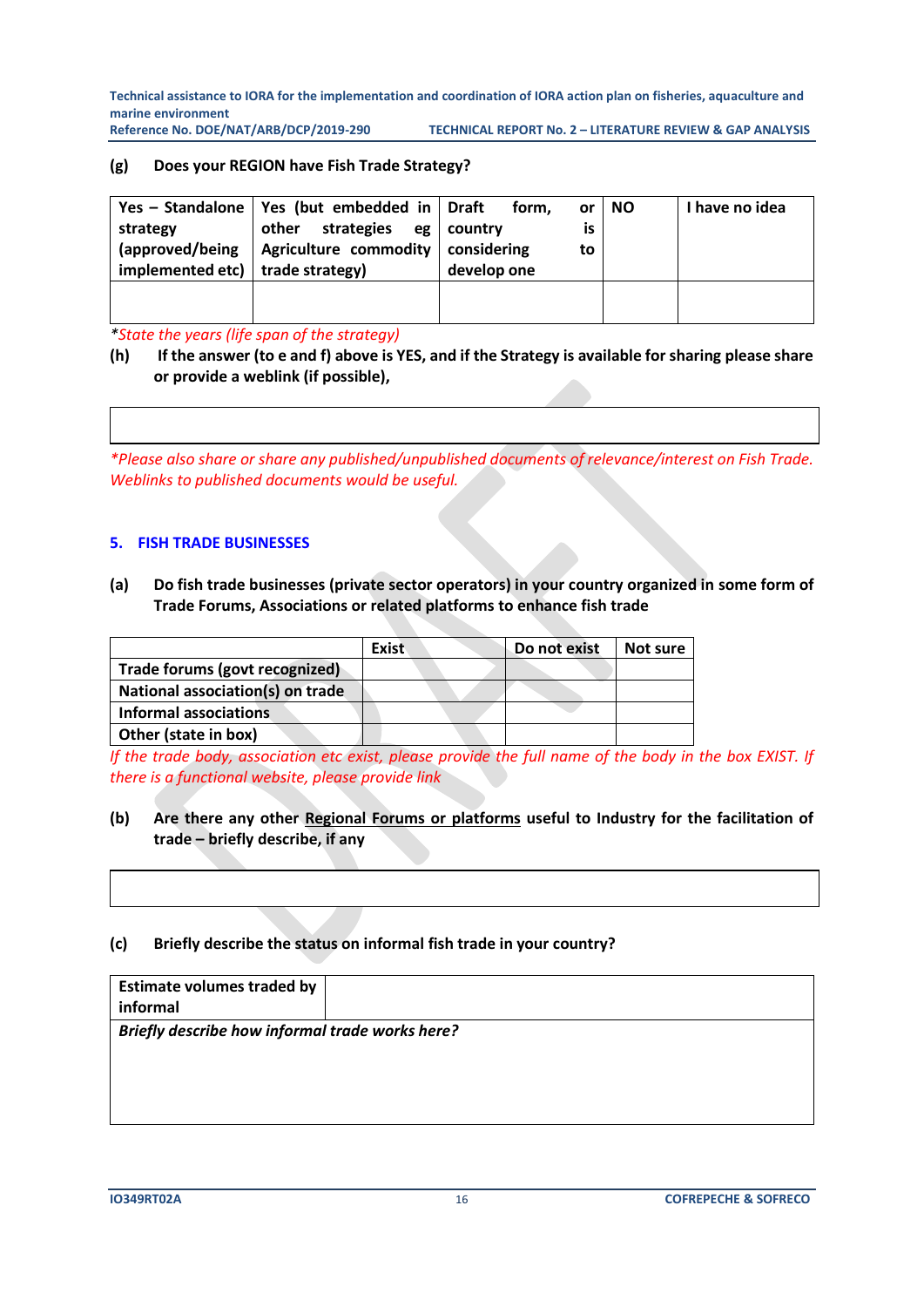**Reference No. DOE/NAT/ARB/DCP/2019-290 TECHNICAL REPORT No. 2 – LITERATURE REVIEW & GAP ANALYSIS**

#### **6. MARKETING INFORMATION SYSTEMS/TOOLS TO ENHANCE TRADE**

#### **(a) In your country, are there examples of functional marketing information systems in place to enhance trade in fish and fishery products?**

| <b>MIS systems exist</b> | MIS system does not exist | Not sure |
|--------------------------|---------------------------|----------|
|                          |                           |          |
| Any comment?             |                           |          |
|                          |                           |          |
|                          |                           |          |
|                          |                           |          |
|                          |                           |          |

#### **(b) If web-based market information systems/tools are available, please provide name and link?**

| Name of MIS | Basic functions (eg price information portal,<br>traders directory etc) | Weblink if available |  |  |  |  |
|-------------|-------------------------------------------------------------------------|----------------------|--|--|--|--|
|             |                                                                         |                      |  |  |  |  |
|             |                                                                         |                      |  |  |  |  |
|             |                                                                         |                      |  |  |  |  |

#### **(c) Any other comment/remark on country's marketing information systems/tools for trade enhancement for fish and fishery products**

# **7. FISH TRADE DATA**

**(a) Is fish trade data (trade volumes, values etc) easily available and accessible in your country?**

| Easily available $\&$ Somewhat<br>accessible | available | Limited/Scanty<br>data | <b>Difficult</b><br>to<br>find/access data | Not sure |
|----------------------------------------------|-----------|------------------------|--------------------------------------------|----------|
|                                              |           |                        |                                            |          |

#### **(b) When was the data on fish trade last updated?**

*If there are online portals for access of fish data, please refer.*

| 2020 data is 2019 data is 2018 data is 2017<br>available | available | available | backwards | No data<br>available | Not sure |
|----------------------------------------------------------|-----------|-----------|-----------|----------------------|----------|
|                                                          |           |           |           |                      |          |

**(c) If data is easily available and accessible, state the tools/portals or sources available where fish trade stakeholders can access the data?**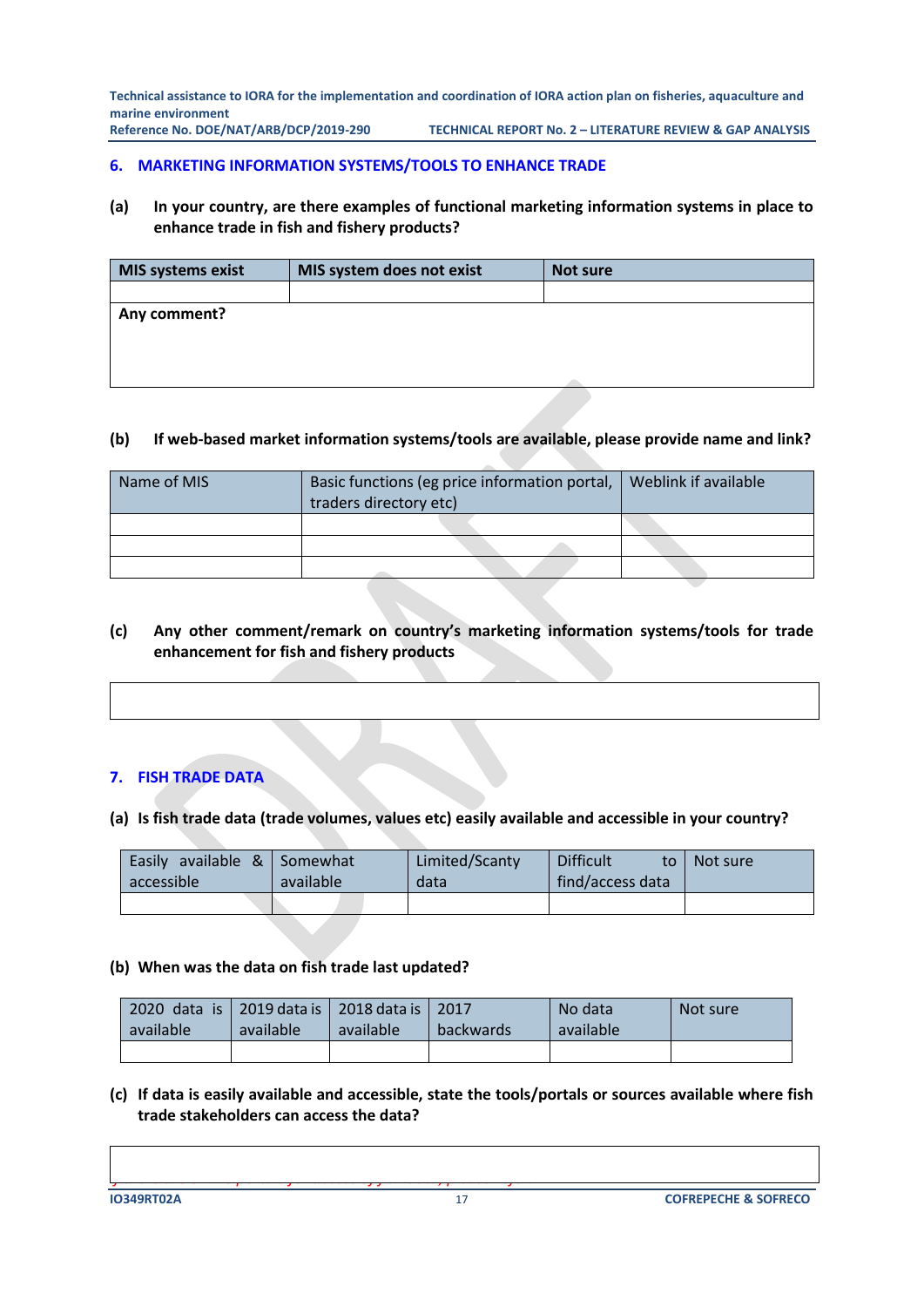#### **(d) List the top 10 most produced fish species in your country (CAPTURE FISHERIES)**

| Fish species | Volume produced (recent data) eg 2019 OR 2018 |
|--------------|-----------------------------------------------|
|              |                                               |
|              |                                               |
|              |                                               |
|              |                                               |
|              |                                               |
|              |                                               |
|              |                                               |
|              |                                               |
|              |                                               |
|              |                                               |

### **(e) List the top 10 most produced fish species in your country (AQUACULTURE)**

| Fish species | Volume produced (recent data) eg 2019 OR 2018 |
|--------------|-----------------------------------------------|
|              |                                               |
|              |                                               |
|              |                                               |
|              |                                               |
|              |                                               |
|              |                                               |
|              |                                               |
|              |                                               |
|              |                                               |
|              |                                               |

#### **(f) List the top product forms for fish produced from your country (processed/unprocessed)**

| <b>Main Species</b> | Processed into (product forms) or sold<br>whole fresh/frozen) |
|---------------------|---------------------------------------------------------------|
|                     |                                                               |
|                     |                                                               |
|                     |                                                               |
|                     |                                                               |
|                     |                                                               |
|                     |                                                               |
|                     |                                                               |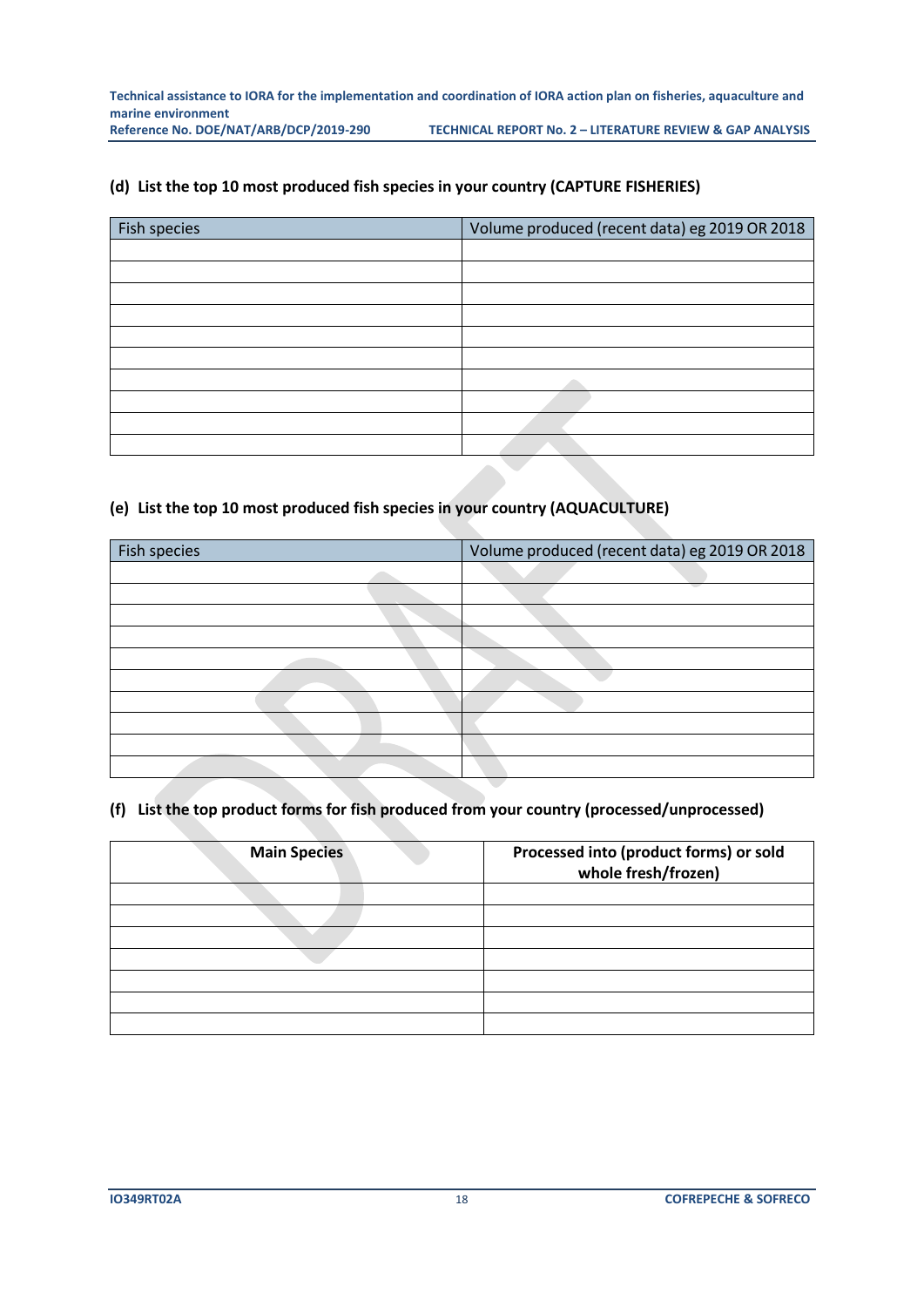**(g) State main export destinations for the products**

| <b>Main Species</b> | <b>Product form</b> | <b>Volumes</b> (if<br>known) | Value (US\$), if<br>known | <b>Export destination country</b> |
|---------------------|---------------------|------------------------------|---------------------------|-----------------------------------|
|                     |                     |                              |                           |                                   |
|                     |                     |                              |                           |                                   |
|                     |                     |                              |                           |                                   |
|                     |                     |                              |                           |                                   |
|                     |                     |                              |                           |                                   |
|                     |                     |                              |                           |                                   |
|                     |                     |                              |                           |                                   |

**(h) State top most imported products and import source countries** 

| <b>Main Species</b> | <b>Volumes (if known)</b><br><b>Product form</b> |  | Value (US\$) | Origin country |
|---------------------|--------------------------------------------------|--|--------------|----------------|
|                     |                                                  |  |              |                |
|                     |                                                  |  |              |                |
|                     |                                                  |  |              |                |
|                     |                                                  |  |              |                |
|                     |                                                  |  |              |                |
|                     |                                                  |  |              |                |
|                     |                                                  |  |              |                |

# **(i) Do you have any other comments/remarks related to DATA on imports/exports?**

#### **8. FISH TRADE INFRASTRUCTURE CAPACITIES**

#### **(a) Briefly describe the status of infrastructure for trade enhancement in fish and fishery products**

|                                | Generally<br>in good | Generally in poor state | Not sure |
|--------------------------------|----------------------|-------------------------|----------|
|                                | state                | (require improvements)  |          |
| Landing site facilities        |                      |                         |          |
| Fish processing sites          |                      |                         |          |
| Road networks for<br>kev       |                      |                         |          |
| trade routes                   |                      |                         |          |
| Laboratories (SPS)             |                      |                         |          |
| <b>Transport facilities</b>    |                      |                         |          |
| <b>Border/Customs services</b> |                      |                         |          |
| Other (specify)                |                      |                         |          |

#### **(b) Any other comment/remark on country's fish trade infrastructure?**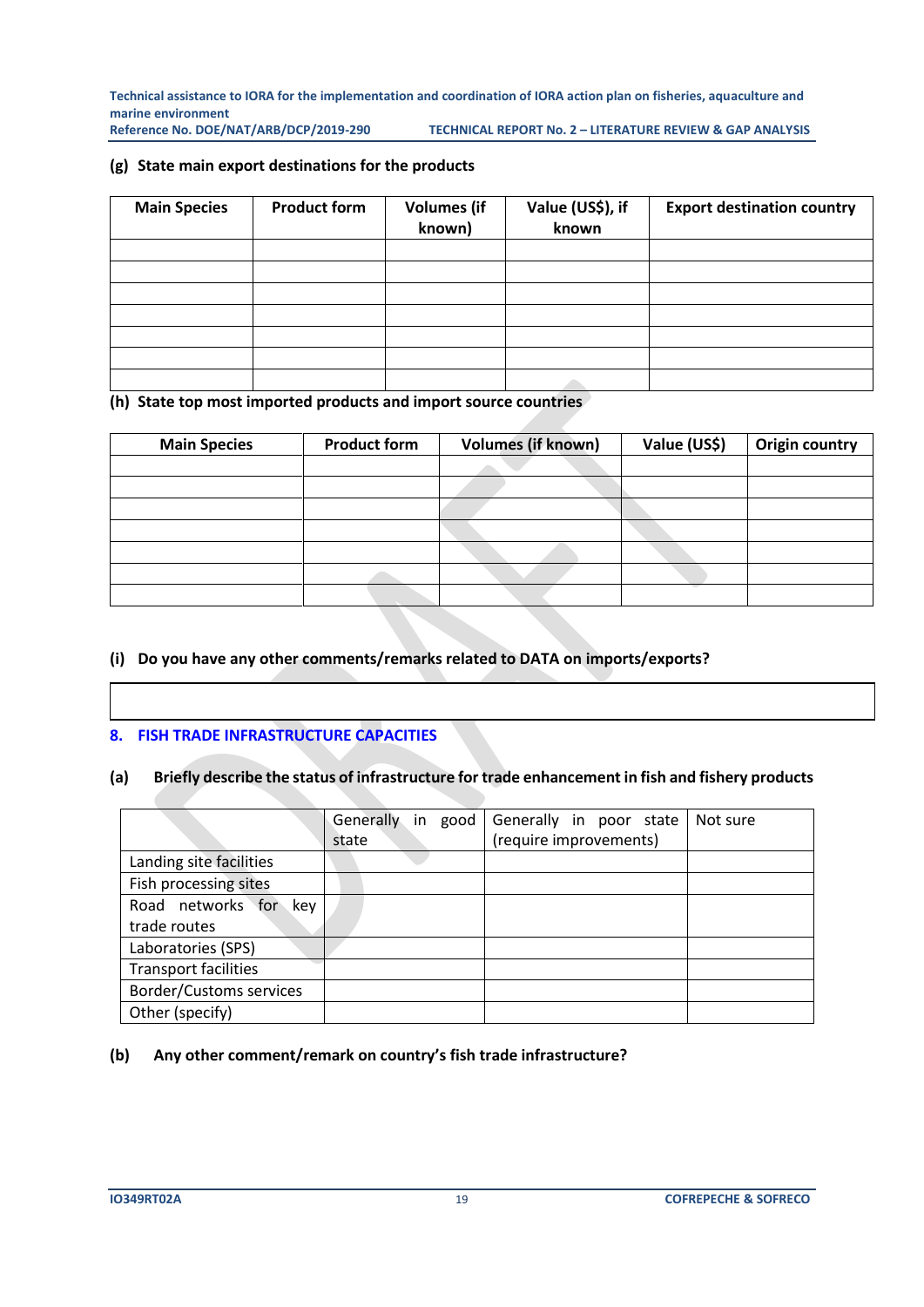**Reference No. DOE/NAT/ARB/DCP/2019-290 TECHNICAL REPORT No. 2 – LITERATURE REVIEW & GAP ANALYSIS**

#### **9. MAIN CHALLENGES AND OPPORTUNITIES TO FISH TRADE**

*(Please note challenges due to COVID-19, will be /specified elaborated on section below)*

**(a) State country main challenges on fish exports**

**(b) State country main challenges on fish imports**

**(c) State country OPPORTUNITIES for increases/improved fish trade**

**(d) State country major barriers on fish trade, in general?**

**8. COVID-19 and FISH TRADE**

**(e) Do you have any other comments/remarks on challenges and opportunities in fish trade?**

#### **(a) Has your country done a survey/impact assessment on Covid-19 to fish trade?**

| Yes (completed)     | Survey still in process<br>of doing | No | Not sure |
|---------------------|-------------------------------------|----|----------|
|                     |                                     |    |          |
| Any comment/remark? |                                     |    |          |

**If the answer to above is YES and if survey report or related information is available/published, please share any documents**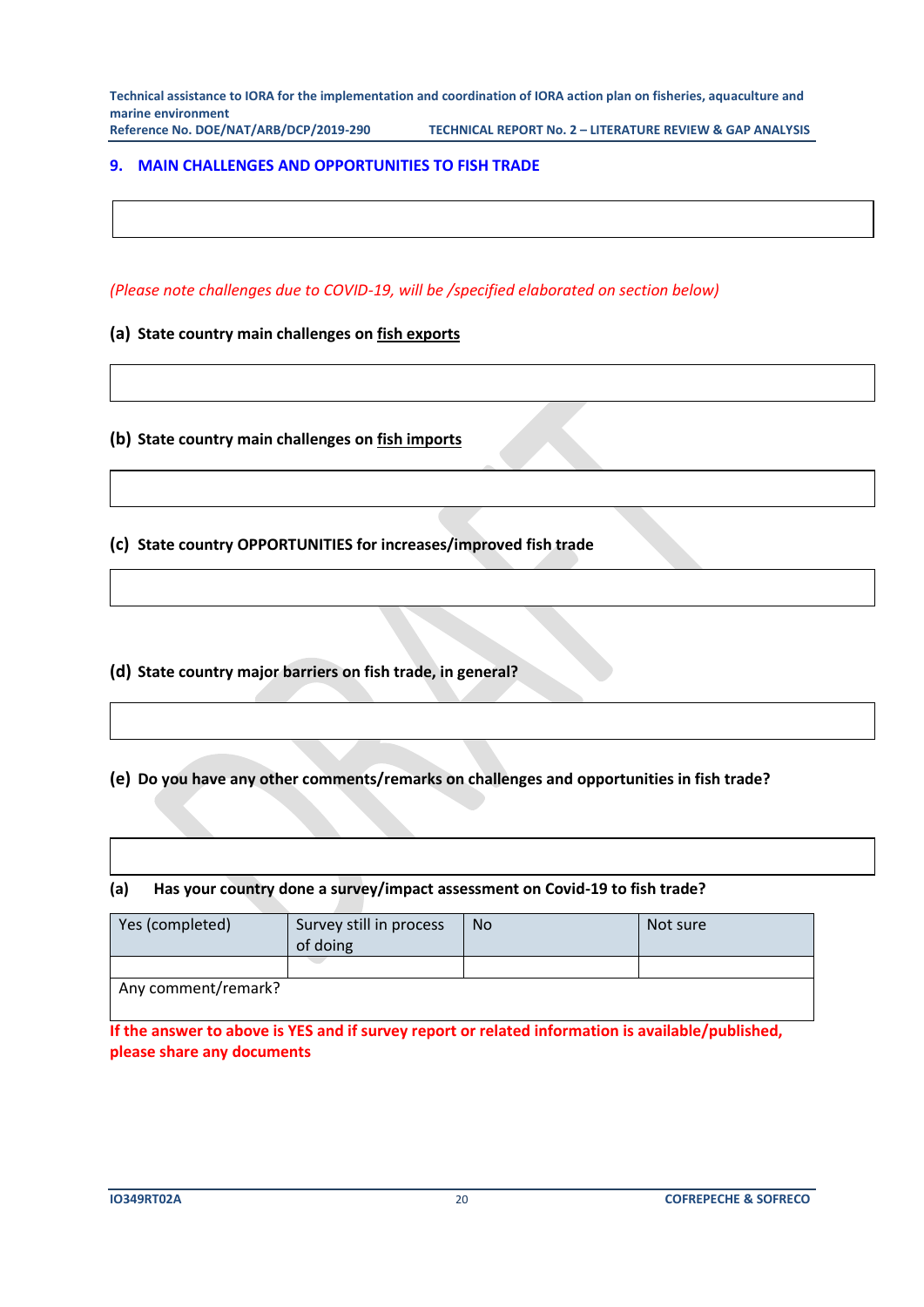**Technical assistance to IORA for the implementation and coordination of IORA action plan on fisheries, aquaculture and**  marine environment<br>Reference No. DOE/NAT/ARB/DCP/2019-290

**RECHNICAL REPORT No. 2 - LITERATURE REVIEW & GAP ANALYSIS** 

#### **(b) How has local demand for fishery products been affected?**

| Large decrease in                     | Slight       | N <sub>o</sub> | Large       | Slight      | Not sure |
|---------------------------------------|--------------|----------------|-------------|-------------|----------|
| demand noted                          | decrease in  | change         | increase in | increase in |          |
|                                       | demand noted |                | demand      | demand      |          |
|                                       |              |                | noted       | noted       |          |
|                                       |              |                |             |             |          |
| Provide more detail here, if you wish |              |                |             |             |          |
|                                       |              |                |             |             |          |
|                                       |              |                |             |             |          |
|                                       |              |                |             |             |          |

#### **(c) How have prices for your fish and fishery products been affected?**

| Significant                      | Slight increase | No change | Significant | Slight      | Not sure |
|----------------------------------|-----------------|-----------|-------------|-------------|----------|
| increase in                      | in prices       |           | decrease in | decrease in |          |
| prices                           |                 |           | prices      | prices      |          |
|                                  |                 |           |             |             |          |
| Provide more detail, if you wish |                 |           |             |             |          |
|                                  |                 |           |             |             |          |
|                                  |                 |           |             |             |          |

## **(d) Because of COVID, has the government introduced new regulations affecting fish processing, distribution, marketing/trade?**

|                                                      | Yes | No | Not sure |
|------------------------------------------------------|-----|----|----------|
| Fish processing, post-harvest, storage               |     |    |          |
| Fish distribution & logistics                        |     |    |          |
| Markets/Trade                                        |     |    |          |
| Other related                                        |     |    |          |
| Specify new regulations and provide more detail here |     |    |          |

#### **(e) How have fish EXPORT businesses been affected in your country?**

| Some Export businesses closed         |  |
|---------------------------------------|--|
| Some Exports were stopped temporarily |  |
| Exports significantly reduced         |  |
| Exports slightly reduced              |  |
| No change                             |  |
| Not sure                              |  |
| Provide more detail if you wish       |  |
|                                       |  |

#### **(f) How have fish IMPORT businesses been affected in your country?**

Some Import businesses closed